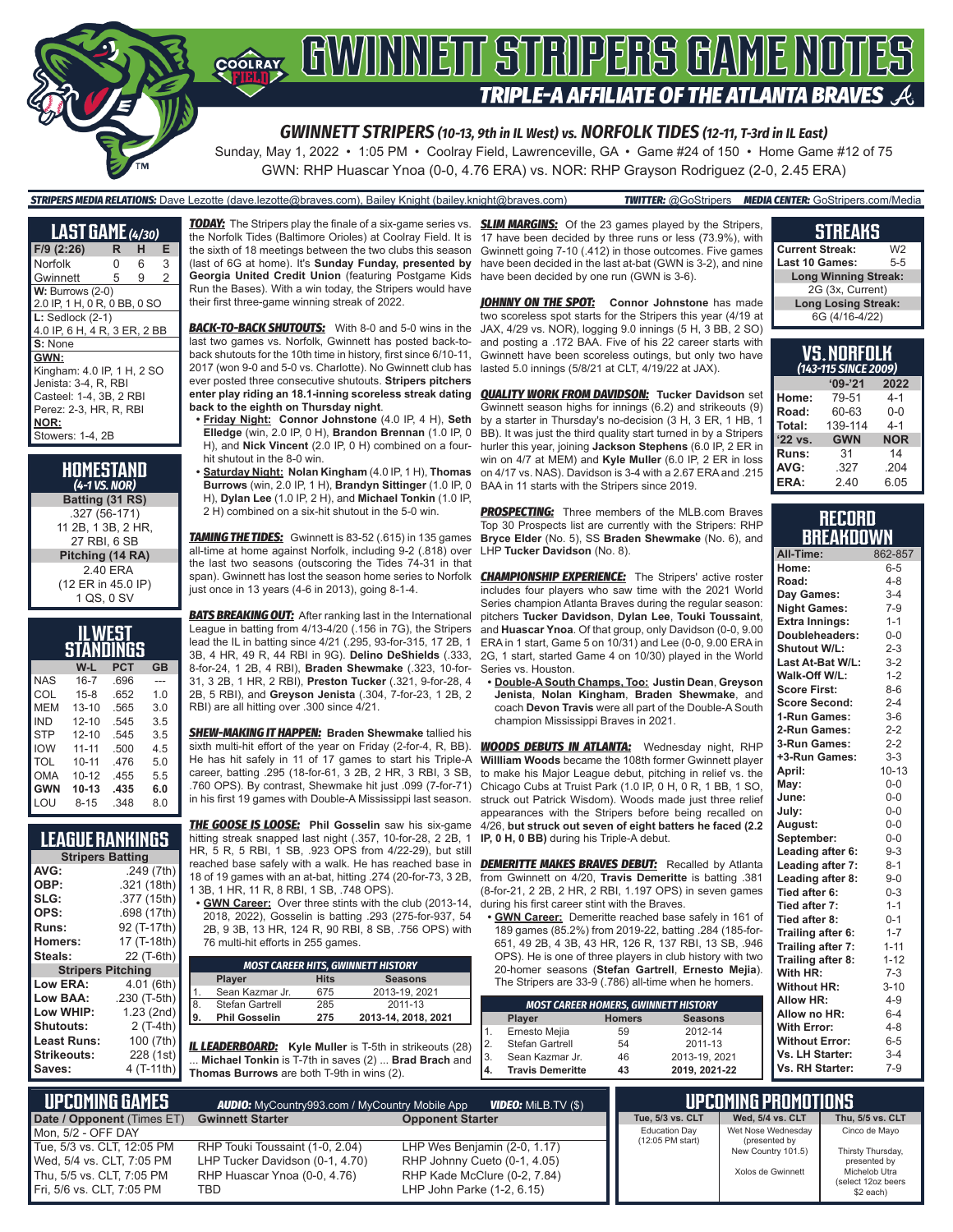



## *SUNDAY, MAY 1, 2022 VS. NORFOLK*

| <b>MANAGER MATT TUIASOSOPO</b>                                                                                                                                                                                                                                                                                                                                                                                                                                                                                                                                                                                                                                                                                                                                                                                               | <b>VS.2022 OPPONENTS</b>                                                                                                                                                                                                                                                                                                                                                                                                                                                                                                                                                  |
|------------------------------------------------------------------------------------------------------------------------------------------------------------------------------------------------------------------------------------------------------------------------------------------------------------------------------------------------------------------------------------------------------------------------------------------------------------------------------------------------------------------------------------------------------------------------------------------------------------------------------------------------------------------------------------------------------------------------------------------------------------------------------------------------------------------------------|---------------------------------------------------------------------------------------------------------------------------------------------------------------------------------------------------------------------------------------------------------------------------------------------------------------------------------------------------------------------------------------------------------------------------------------------------------------------------------------------------------------------------------------------------------------------------|
| <b>Matt Tuiasosopo</b> is in his second season as the manager of the Stripers in 2022<br>He was named the seventh manager in Gwinnett history on 3/30/21, making him<br>the first former Gwinnett player to manage the club (played OF/1B from 2016-17)<br>In 2021, he guided the Stripers to a 71-58 record (3rd in Triple-A East Southeast<br>Division)  On 5/4/21 at Charlotte, he became the youngest manager in Gwinnett<br>history (34 years, 11 months, 25 days)  From 7/8/21-9/21/21, his Stripers owned<br>the best record in Triple-A Baseball (45-19, .703)  Began his managerial career<br>with Class-A Rome in 2019, earning Atlanta's Bobby Cox Award for Minor League<br>Manager of the Year  Coached at the Braves' Alternate Training Site in 2020.                                                         | Home<br>Road<br>Total<br>Road<br>Home<br>Total<br><b>IND</b><br><b>BUF</b><br>$0-0$<br>$0-0$<br>$0 - 0$<br>$0-0$<br>$0-0$<br>$0-0$<br>LOU<br>$0-0$<br>$0-0$<br>$0 - 0$<br><b>CLT</b><br>$0 - 0$<br>$0 - 0$<br>$0-0$<br><b>MEM</b><br>$3 - 3$<br><b>DUR</b><br>$0 - 0$<br>$0-0$<br>$3-3$<br>$0-0$<br>$0-0$<br><b>NAS</b><br>$0-0$<br>$2 - 4$<br>$2 - 4$<br>JAX<br>$0 - 0$<br>$1 - 5$<br>$1 - 5$<br>LHV<br>$0 - 0$<br>$0 - 0$<br>$0-0$<br><b>NOR</b><br>$4 - 1$<br>$0-0$<br>4-1<br><b>WEST</b><br>$2 - 4$<br>$4 - 1$<br>$3 - 3$<br>$5 - 7$<br><b>EAST</b><br>$1-5$<br>$5-6$ |
| Tuiasosopo's Managerial Career<br>W-L<br><b>PCT</b><br><b>Playoffs</b><br>Games<br>With Gwinnett (2 Seasons):<br>152<br>$81 - 71$<br>.533<br>0<br>MiLB Career (3 Seasons):<br>291<br>146-145<br>.502<br>$\mathbf 0$                                                                                                                                                                                                                                                                                                                                                                                                                                                                                                                                                                                                          |                                                                                                                                                                                                                                                                                                                                                                                                                                                                                                                                                                           |
| <b>EJECTIONS (1)</b><br>Player/Coach<br>Date/Inning<br><b>Umpire</b><br>4/23 at JAX / 6th Inning<br><b>HP Matt Brown</b><br><b>MGR Matt Tuiasosopo</b>                                                                                                                                                                                                                                                                                                                                                                                                                                                                                                                                                                                                                                                                       | LAST AT-BAT WINS (3)<br>The Stripers are 3-2 (.600) in games decided in the last at-bat in 2022.<br>Date/Opponent<br><b>Score</b><br>Game-Winning Play (*=Walk-Off)<br>4/15 vs. Nashville<br>$2-1$ (8th)<br>Contreras 2-out RBI double<br>4/23 at Jacksonville<br>10-8 (10th)<br>Shewmake scored on error (C Quintana, throwing)<br>4/26 vs. Norfolk<br>7-6 (9th)<br>Valaika 1-out sacrifice fly*                                                                                                                                                                         |
| <b>TEAM DEFENSE (8TH IN INTERNATIONAL LEAGUE)</b><br><b>PCT</b><br><b>TC</b><br>PO<br>$\mathsf{A}$<br>E<br>G<br><b>DP</b><br><b>TP</b><br>835<br>608<br>.984<br>23<br>214<br>13<br>23<br>$\mathbf 0$<br>INN.<br><b>SHO</b><br><b>Catchers</b><br><b>SB</b><br><b>ATT</b><br><b>PCT</b><br>PB<br>ER<br><b>ERA</b><br>W-L<br>cs                                                                                                                                                                                                                                                                                                                                                                                                                                                                                                |                                                                                                                                                                                                                                                                                                                                                                                                                                                                                                                                                                           |
| $\mathbf 0$<br>6<br>.000<br>27<br>52.0<br>4.67<br>$2 - 4$<br>$\mathbf{1}$<br>Casteel, Ryan<br>6<br>$\mathbf{1}$<br>$\mathbf{1}$<br>15<br>.067<br>$\overline{c}$<br>38<br>71.0<br>4.82<br>$4 - 4$<br>$\mathbf 0$<br>Contreras, William<br>14<br>Tromp, Chadwick<br>$\mathbf 0$<br>25<br>79.0<br>$4 - 5$<br>$\mathbf{1}$<br>11<br>3<br>14<br>.214<br>2.85<br>31<br>$\overline{\mathbf{4}}$<br>35<br>3<br>90<br>202.0<br>$10 - 13$<br>$\overline{2}$<br>Total:<br>.114<br>4.01<br><b>Outfield Assists (6):</b><br>Dean (5), Tucker (1)<br>Kingham (2), Muller (2)<br>Pitcher Pickoffs (4):<br><b>Catcher Pickoffs (0):</b>                                                                                                                                                                                                      | <b>GWINNETT PLAYERS USED (38 IN 2022)</b><br>Pitchers (20)<br>Position (18)<br>Woods, William<br>Alaniz, R.J.<br>Acuña Jr., Ronald<br>Brach, Brad<br>Casteel, Ryan<br>Ynoa, Huascar<br>Contreras, William<br>Brennan, Brandon<br>Burrows, Thomas<br>Dean, Justin<br>Cruz, Jesus<br>Demeritte, Travis<br>Davidson, Tucker<br>DeShields, Delino<br>De La Cruz, Jasseel<br>Dickerson, Alex<br>Elledge, Seth<br>Goins, Ryan<br>Johnstone, Connor<br>Gonzalez, Yariel<br>Kingham, Nolan<br>Gosselin, Phil<br>Lee, Dylan<br>Jenista, Greyson<br>Muller, Kyle<br>Nogowski, John  |
| <b>STARTS</b><br><b>By Batting Order</b><br>Gosselin (10), DeShields (7), Acuña Jr. (6)<br>1:<br>2: Gosselin (8), Shewmake (6), Valaika (4), Tucker (3), Goins (2)<br>Demeritte (12), Valaika (6), Tucker (5)<br>3:<br>Contreras (6), Nogowski (6), Valaika (5), Tucker (4), H. Perez (2)<br>4:<br>Contreras (6), Nogowski (5), Y. Gonzalez (4), Valaika (3), Dickerson (1),<br>5:<br>Gosselin (1), Jenista (1), Shewmake (1), Tucker (1)<br>Shewmake (8), Jenista (7), Nogowski (4), Goins (1), Tromp (1), Tucker (1),<br>6:<br>Valaika (1)<br>DeShields (5), Goins (4), Tromp (4), Jenista (3), Casteel (2), Y. Gonzalez (2),<br>7:<br>Nogowski (2), Tucker (1)<br>Goins (6), Casteel (5), Jenista (4), Tromp (4), Y. Gonzalez (3), Pabst (1)<br>8:                                                                        | Sittinger, Brandyn<br>Pabst, Arden<br>Stephens, Jackson<br>Perez, Hernan<br>Tonkin, Michael<br>Shewmake, Braden<br>Toussaint, Touki<br>Tromp, Chadwick<br>Tucker, Preston<br>Vincent, Nick<br>Valaika, Pat<br>Winans, Allan<br>Italics = Player no longer in Braves organization<br><b>BASS-LANTA</b><br>Seven players have played for both Gwinnett and Atlanta in 2022 (*=MLB debut):<br>Contreras, William (C)<br>Davidson, Tucker (LHP)<br>Demeritte, Travis (OF)                                                                                                     |
| Dean (15), DeShields (3), Goins (3), Y. Gonzalez (2)<br>9:<br><b>By Position</b><br>Tromp (9), Contreras (8), Casteel (6)<br>C:<br>Nogowski (16), Jenista (4), Casteel (1), Gosselin (1), H. Perez (1)<br>1B:<br>Valaika (10), Goins (9), Gosselin (2), Y. Gonzalez (1), H. Perez (1)<br>2B:<br>3B: Y. Gonzalez (9), Gosselin (9), Valaika (4), Goins (1)<br>SS: Shewmake (15), Goins (6), Valaika (2)<br>LF: Tucker (10), Demeritte (3), Gosselin (3), Jenista (3), Contreras (1), Dean (1),<br>DeShields (1), Nogowski (1)<br>CF: DeShields (13), Dean (10)<br>RF: Demeritte (8), Jenista (6), Acuña Jr. (4), Dean (4), Contreras (1)<br>DH: Tucker (5), Gosselin (3), Valaika (3), Acuña Jr. (2), Contreras (2), Jenista (2),<br>DeShields (1), Demeritte (1), Dickerson (1), Y. Gonzalez (1), Nogowski (1),<br>Pabst (1) | Dickerson, Alex (OF)<br>Stephens, Jackson (RHP)<br>Woods, William (RHP)*<br>Ynoa, Huascar (RHP)<br>ATLANTA BRAVES REHAB ASSIGNMENTS (1 in 2022)<br>Player<br>Injury (IL Date)<br><b>Rehab Dates</b><br>Ronald Acuña Jr. (OF)<br>Right ACL Tear (7/11/21)<br>4/19-4/28 (6G)                                                                                                                                                                                                                                                                                                |
|                                                                                                                                                                                                                                                                                                                                                                                                                                                                                                                                                                                                                                                                                                                                                                                                                              | -2-                                                                                                                                                                                                                                                                                                                                                                                                                                                                                                                                                                       |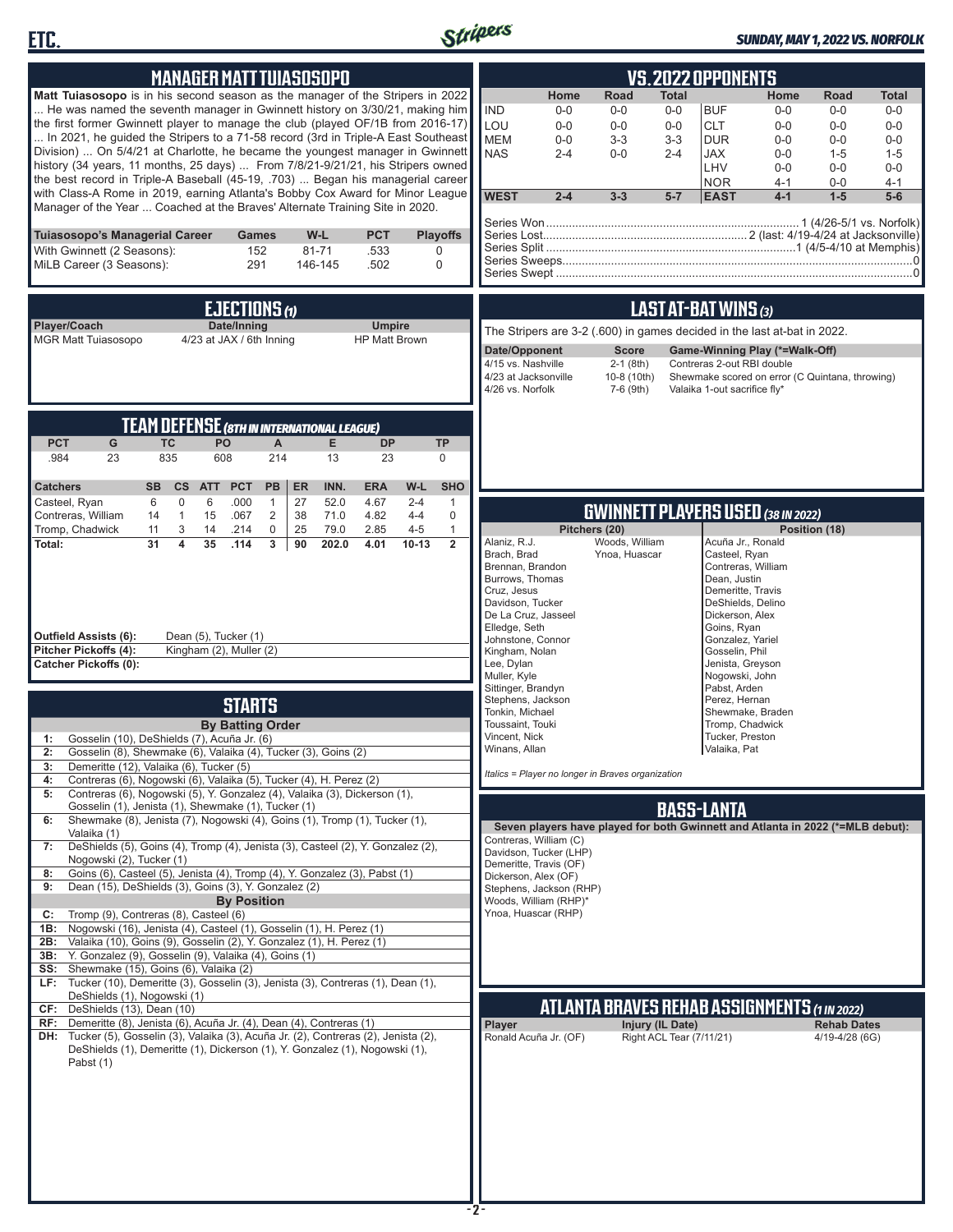# **STARTING PITCHER**



#### *SUNDAY, MAY 1, 2022 VS. NORFOLK*

# **19****Huascar ynoa**

**ON BRAVES 40-MAN ROSTER**

**B/T:** R/R **BORN:** 5/28/98 in Puerto Plata, D.R. (age 23)<br>**HT:** 6-2 **ACQUIRED:** Via trade with the Minnesota Twi **HT:** 6-2 **ACQUIRED:** Via trade with the Minnesota Twins in exchange for SP Jaime Garcia, C Anthony Recker, and cash on 7/24/17.

*TODAY'S START:* **Huascar Ynoa** makes his second start for the Stripers and fourth start of the season today in the finale of a six-game series vs. the Norfolk Tides.

- **• GWN Career:** Makes his 21st career appearance (18th start) with Gwinnett dating back to 2019 (3-5, 5.19 ERA, .269 BAA).
- **• Triple-A Splits:** Makes his 11th career appearance (10th start) at Coolray Field (1-4, 4.93 ERA, .243 BAA) and seventh career daytime appearance (6th start) at the Triple-A level (2-0, 4.05 ERA, .233 BAA).
- **• Last Win:** Hasn't won over his last 16 games at any level since 5/9/21 with Atlanta vs. Philadelphia (6.0 IP, 4 H, 1 R, 1 ER, 1 HR, 1 HB, 1 BB, 6 SO in 6-1 win).

**2022 WITH ATLANTA:** Made the Braves' Opening Day Roster for the second time in his career (also in 2021) ... Served as Atlanta's fifth starter, going 0-2 with a 13.50 ERA (10 ER in 6.2 IP) and .355 BAA over two starts ... Optioned to Gwinnett on 4/19.

2022 **SPRING TRAINING:** Ynoa appeared in two Spring Training games (1 start) for Atlanta, going 1-1 with a 2.35 ERA (5 ER in 7.2 IP) and .258 BAA ... **3/22 at MIN:** Tossed 3.0 scoreless innings (2 H, 0 BB, 0 SO) for the win ... **4/3 vs. BOS:** Made his lone start, taking the loss (4.2 IP, 6 H, 5 R, 2 ER, 2 HR, 0 BB, 3 SO).

*2021 REGULAR SEASON:* In an injury-shortened year with Atlanta, went 4-6 with a 4.05 ERA and .224 BAA in 18 games (17 starts) ... Was on the Braves' Opening Day roster for the first time in his career ... Won four consecutive starts from 4/23-5/9 (4-0, 1.11 ERA, .165 BAA), and drove in more runs (6) than he allowed (4) over that stretch ... Homered in back-to-back games (solo off CHC's Kyle Hendricks on 4/28, grand slam off WSH's Tanner Rainey on 5/4) ... Broke his right hand after departing the game on 5/16 at Milwaukee and was placed on the Injured List on 5/17 ... Transferred to the 60-day IL on 5/31 ... Was 4-2 with a 3.02 ERA in nine games (8 starts) prior to the injury ... Assigned to rehab in August and went 0-1 with an 8.71 ERA in three starts between High-A Rome (1 start) and Triple-A Gwinnett (2 starts) ... Activated on 8/17 and went 0-4 with a 5.05 ERA and .231 BAA in his final nine starts.

*2021 POSTSEASON:* Was on Atlanta's roster for the NLDS vs. Milwaukee and pitched once in relief, Game 4 on 10/12 (1.0 IP, 2 H, 2 ER, 1 HR, 1 BB, 2 SO) ... Allowed a homer to Rowdy Tellez in the Braves' series-clinching 5-4 win.

| <b>YNOA'S 2022 STATS</b> |         |            |       |       |     |           |     |           |            |
|--------------------------|---------|------------|-------|-------|-----|-----------|-----|-----------|------------|
| Team                     | W-L     | <b>ERA</b> | G/GS  |       | ER  | <b>HR</b> | ВB  | <b>SO</b> | <b>BAA</b> |
| ATLANTA (MLB)            | $0 - 2$ | 13.50      | 2/2   | 6.2   | 10  |           |     |           | .355       |
| Gwinnett (AAA)           | $0 - 0$ | 4.76       | 1/1   | 52    |     |           |     |           | 211        |
| MiLB Career:             | 17-35   | 4.45       | 92/83 | 388.2 | 192 | 30        | 179 | 405       | .245       |
| MLB Career:              | 4-8     | 5.22       | 31/24 | 122.1 |     | 19        | 45  | 128       | .247       |

| YNOA'S 2022 SPLITS (WITH GWINNETT) |                     |                  |                     |  |  |  |
|------------------------------------|---------------------|------------------|---------------------|--|--|--|
| Home:                              | $0-0, - -$ ERA (0G) | Road:            | 0-0, 4.76 ERA (1G)  |  |  |  |
| Day:                               | 0-0, 4.76 ERA (1G)  | Night:           | $0-0, - -$ ERA (0G) |  |  |  |
| <b>Starter:</b>                    | 0-0, 4.76 ERA (1G)  | <b>Reliever:</b> | 0-0, -.-- ERA (0G)  |  |  |  |
| Vs. LHB:                           | .333 BAA, 0 HR      | Vs. RHB:         | .154 BAA, 1 HR      |  |  |  |

|         | <b>YNOA VS. NORFOLK</b> |            |   |                         |      |    |           |               |           |                |  |  |  |  |
|---------|-------------------------|------------|---|-------------------------|------|----|-----------|---------------|-----------|----------------|--|--|--|--|
|         | W-L                     | <b>ERA</b> | G | GS -                    | ΙP   | н  | <b>ER</b> | <b>HR</b>     | <b>BB</b> | so l           |  |  |  |  |
| 2019:   | $0 - 1$                 | 8.76       |   | $\overline{\mathbf{3}}$ | 12.1 | 23 | 12        |               |           | $12 \parallel$ |  |  |  |  |
| 2022:   | $0-0$                   | $\sim$     |   |                         | 0.0  |    |           |               |           |                |  |  |  |  |
| Career: | $0 - 1$                 | 8.76       | 3 | ્વ                      | 12.1 | 23 | 12        | $\mathcal{P}$ |           |                |  |  |  |  |

|             | <b>YNOA'S HIGHS &amp; LOWS</b> |                                     |  |  |  |  |  |  |  |  |  |  |  |
|-------------|--------------------------------|-------------------------------------|--|--|--|--|--|--|--|--|--|--|--|
|             | <b>Season</b>                  | Career (MiLB and MLB)               |  |  |  |  |  |  |  |  |  |  |  |
| IIP:        | 5.2 (4/23 at JAX)              | 7.0 (5x, last: 5/4/21, ATL at WSH)  |  |  |  |  |  |  |  |  |  |  |  |
| Iso:        | 4 (2x, last: 4/18 at LAD)      | 11 (2x, last: 7/29/19, GWN vs. DUR) |  |  |  |  |  |  |  |  |  |  |  |
| IBB:        | 4 (2x, last: 4/23 at JAX       | 5 (3x, last: 6/26/19, GWN at CLT)   |  |  |  |  |  |  |  |  |  |  |  |
| IH:         | 7 (4/11 vs. WSH)               | 9 (2x, last: 5/16/21, ATL at MIL)   |  |  |  |  |  |  |  |  |  |  |  |
| ER:         | 5 (2x, last: 4/18 at LAD)      | 9 (8/8/18, FLO vs. PMB)             |  |  |  |  |  |  |  |  |  |  |  |
| Low-Hit CG: | None                           | None                                |  |  |  |  |  |  |  |  |  |  |  |
| Low-ER CG:  | None                           | None                                |  |  |  |  |  |  |  |  |  |  |  |

#### *YNOA'S CAREER ACCOLADES*

None entering 2022.

|            | <b>YNOA'S 2022 STARTS (ALL LEVELS)</b> |         |           |                |     |               |  |  |  |       |          |                 |              |                                          |
|------------|----------------------------------------|---------|-----------|----------------|-----|---------------|--|--|--|-------|----------|-----------------|--------------|------------------------------------------|
| Team       | Date/Opp.                              | Result  | <b>IP</b> | H              | R   | ER HR BB SO   |  |  |  | NP-S  | Catcher  | Opp. Starter    | Final        | <b>Notes</b>                             |
| ATL        | 4/11 vs. WSH                           | በ-1     | 3.0       |                | b.  | $\mathcal{L}$ |  |  |  | 72-41 | Pina     | Josh Rogers     | $\cdot$ 11-2 | Fewest MLB pitches since 4/17/21 at CHC. |
| ATL        | 4/18 at LAD                            | $-.0-2$ | 3.2       | $\overline{a}$ | - 5 | $\mathcal{D}$ |  |  |  | 75-40 | d'Arnaud | Clavton Kershaw | 7-4          | Is 0-6, 6.80 ERA in last 10 MLB starts.  |
| <b>GWN</b> | 4/24 at JAX                            | ND. 0-0 | 5.2       | $\overline{a}$ |     |               |  |  |  | 82-50 | Tromp    | Max Mever       | 5-4          | Yielded 2-run HR to Joe Dunand.          |
|            |                                        |         |           |                |     |               |  |  |  |       |          |                 |              |                                          |

| <b>STRIPERS STARTING PITCHERS (10 IN 2022)</b> |         |            |           |    |                 |                        |                            |                                                    |  |  |  |  |
|------------------------------------------------|---------|------------|-----------|----|-----------------|------------------------|----------------------------|----------------------------------------------------|--|--|--|--|
| <b>Pitcher</b>                                 | W-L     | <b>ERA</b> | <b>GS</b> | QS | <b>Team W-L</b> | <b>Run Support</b>     | <b>Last Gwinnett Start</b> | <b>Final Line</b>                                  |  |  |  |  |
| Davidson, Tucker                               | $0 - 1$ | 4.70       | 3         |    | $0 - 3$         | 1.67 RPG (5 Tot.)      | 4/28 vs. NOR (ND)          | 6.2 IP, 3 H, 3 R, 3 ER, 1 HB, 1 BB, 9 SO (88p/57s) |  |  |  |  |
| De La Cruz, Jasseel                            | $0 - 2$ | 9.72       | 4         |    | $1 - 3$         | 1.75 RPG (7 Tot.)      | 4/26 vs. NOR (ND)          | 0.2 IP, 2 H, 2 R, 2 ER, 3 BB, 0 SO (34p/15s)       |  |  |  |  |
| Johnstone, Connor                              | $0-0$   | 0.00       |           |    | $1 - 1$         | 1.00 RPG (2 Tot.)      | 4/29 vs. NOR (ND)          | 4.0 IP, 4 H, 0 R, 1 BB, 2 SO (49p/33s)             |  |  |  |  |
| Kingham, Nolan                                 | $0-0$   | 0.00       |           | 0  | $1 - 0$         | 4.00 RPG (4 Tot.)      | 4/30 vs. NOR (ND)          | 4.0 IP, 1 H, 0 R, 1 BB, 2 SO (42p/26s)             |  |  |  |  |
| Muller, Kyle                                   | $1 - 1$ | 3.66       | 4         |    | $2 - 2$         | 2.25 RPG (9 Tot.)      | $4/23$ at JAX (ND)         | 4.0 IP, 5 H, 3 R, 3 ER, 4 BB, 8 SO (85p/47s)       |  |  |  |  |
| Stephens, Jackson                              | $1 - 0$ | 3.00       |           |    | $1 - 0$         | 4.00 RPG (4 Tot.)      | 4/7 at MEM (W)             | 6.0 IP, 4 H, 2 R, 2 ER, 0 BB, 7 SO (71p/52s)       |  |  |  |  |
| Toussaint, Touki                               | $1 - 0$ | 2.63       | 3         |    | $3 - 0$         | 4.33 RPG (13 Tot.)     | 4/27 vs. NOR (W)           | 5.0 IP, 6 H, 2 R, 2 ER, 3 BB, 3 SO, 2 HB (80p/45s) |  |  |  |  |
| Vincent. Nick                                  | $0-0$   | 0.00       |           |    | $1 - 0$         | $0.00$ RPG $(0)$ Tot.) | 4/15 vs. NAS (ND)          | 2.0 IP, 1 H, 0 R, 1 BB, 4 SO (41p/25s)             |  |  |  |  |
| Winans, Allan                                  | $0 - 1$ | 6.55       | 3         |    | $0 - 3$         | 2.67 RPG (8 Tot.)      | 4/20 at JAX $(L)$          | 2.1 IP, 4 H, 6 R, 6 ER, 2 BB, 3 SO, 2 HR (59p/35s) |  |  |  |  |
| Ynoa, Huascar                                  | $0-0$   | 4.76       |           |    | $0 - 1$         | 2.00 RPG (2 Tot.)      | $4/24$ at JAX (ND)         | 5.2 IP, 4 H, 3 R, 3 ER, 4 BB, 3 SO, 1 HR (82p/50s) |  |  |  |  |
| Total:                                         | $3 - 5$ | 3.99       | 23        | 3  | $10-13$         | 2.35 RPG (54 Tot.)     |                            |                                                    |  |  |  |  |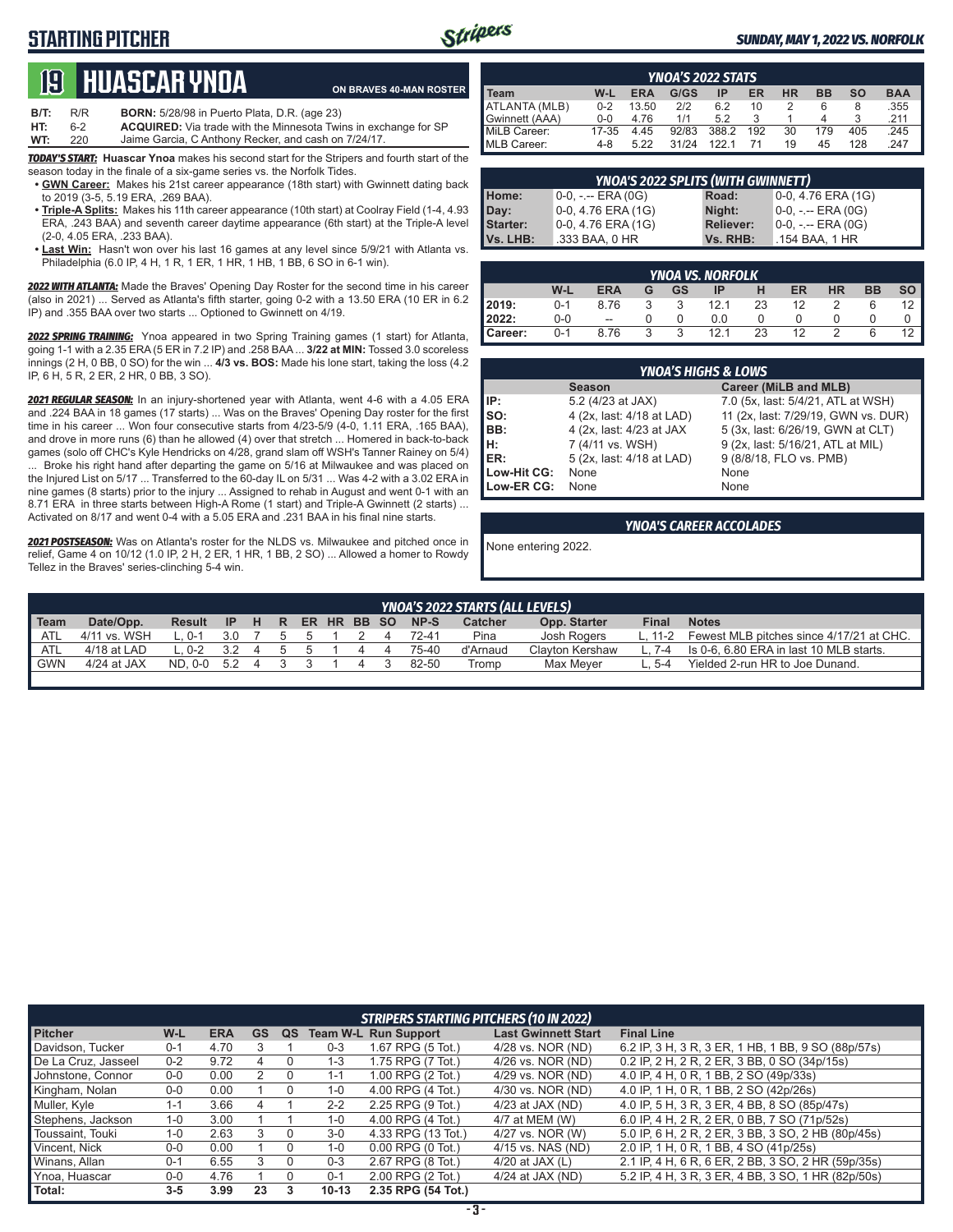## **BULLPEN**



#### *SUNDAY, MAY 1, 2022 VS. NORFOLK*

|                   | <b>STRIPERS PITCHING BREAKDOWN</b>                                           |            |       |     |    |           |           |           |            |  |  |  |  |
|-------------------|------------------------------------------------------------------------------|------------|-------|-----|----|-----------|-----------|-----------|------------|--|--|--|--|
|                   | W-L                                                                          | <b>ERA</b> | IP    | R   | ER | <b>HR</b> | <b>BB</b> | <b>SO</b> | <b>BAA</b> |  |  |  |  |
| Starters:         | $3 - 5$                                                                      | 3.99       | 94.2  | 47  | 42 | 9         | 43        | 101       | .229       |  |  |  |  |
| <b>Relievers:</b> | $7 - 8$                                                                      | 4.11       | 107.1 | 53  | 49 | 14        | 34        | 127       | .231       |  |  |  |  |
| Total:            | $10 - 13$                                                                    | 4.01       | 202.0 | 100 | 90 | 23        | 77        | 228       | .230       |  |  |  |  |
|                   | Holds: 10<br><b>Saves/Opp:</b> 4/9 (44.4%)<br><b>IR/Scored:</b> 30/4 (13.3%) |            |       |     |    |           |           |           |            |  |  |  |  |
|                   | <b>CG/SHO: 0/0</b><br><b>SO/9.0 IP Ratio: 10.16 BB/9.0 IP Ratio: 3.43</b>    |            |       |     |    |           |           |           |            |  |  |  |  |

## **32 R.J. ALANIZ** *- RHP - 30 YRS - McALLEN, TX*

*RELIEF W/GWN:*0-1, 4.00 ERA in 7G *START W/GWN:*0-0, -.-- ERA in 0G

- *GF:*4 *HOLDS:*0 *SAVES:*1/1 *IR/SCORED:*1/0 *SCORELESS STREAK:*-2G (3 R, 1 ER) *LAST OUTING:*4/28 vs. NOR (2.0 IP, 2 H, 2 R, 0 ER, 1 HB, 1 BB, 3 SO, 44p/29s)
- **• 2022: 4/7 at MEM:** Earned a save in his Gwinnett debut (1.0 IP, 0 H, 0 R, 1 SO), finishing off a 5-2 win.
- **• 2022 Spring Training:** 0-0, 9.00 ERA, .400 BAA in 1G with Atlanta.
- **• 2021:** Pitched for both Triple-A Louisville (1-3, 3.46 ERA, .286 BAA, 1 SV in 33G) and Cincinnati (0-0, 3.38 ERA, .111 BAA in 3G).
- **• Triple-A Stops:** Prior to joining Gwinnett, has pitched for Toledo (DET) from 2016- 17, Durham (TB) in 2018, Tacoma (SEA) in 2019, and Louisville (CIN) from 2019- 21 ... Was a part of Durham's Governors' Cup championship team in 2018.
- **• MLB Career:** 1-0, 8.35 ERA, .278 BAA, 0 SV in 15G (0 starts) with Seattle (2019) and Cincinnati (2019, 2021).
- **• Acquired:** MiLB FA (3/20/22) ... Originally signed by the Houston Astros as a nondrafted free agent (8/14/09).

# **53 BRAD BRACH** *- RHP - 36 YRS - FREEHOLD, NJ*

- *RELIEF W/GWN:*2-0, 1.86 ERA in 7G *START W/GWN:*0-0, -.-- ERA in 0G *GF:*5 *HOLDS:*0 *SAVES:*1/1 *IR/SCORED:*2/0 *SCORELESS STREAK:*4G (6.2 IP)
- *LAST OUTING:*4/27 vs. NOR (1.0 IP, 1 H, 0 R, 0 BB, 1 SO, 1 HB, 16p/11s) **• 2022: 4/12 vs. NAS:** On his 36th birthday, earned 1st save with Gwinnett, closing out 4-3 win (1.0 IP, 3 H, 2 ER, 1 BB) ... **4/23 at JAX:** Pitched scoreless 9th and 10th innings (2.0 IP, 1 H, 0 R, 1 SO) for his 2nd win in 10-8 victory.
- **• 2022 Spring Training:** 1-0, 0.00 ERA, .250 BAA in 1G with Atlanta.
- **• 2021:** In 35G with Cincinnati, was 1-2 with a 6.30 ERA, .254 BAA, and 1 save ... Also logged 8G with Triple-A Louisville (0-0, 0.00 ERA, 0 ER in 8.2 IP, 15 SO).
- **• Triple-A Stops:** Prior to joining Gwinnett, has pitched for Tucson (SD) from 2011- 13, Norfolk (BAL) in 2014, and Louisville (CIN) in 2021.
- **• MLB Career:** 38-29, 3.55 ERA, .232 BAA, 34 SV in 531G (0 starts) with San Diego (2011-13), Baltimore (2014-18), Atlanta (2018), Chicago Cubs (2019), New York Mets (2019-20), and Cincinnati (2021) ... Pitched in the MLB Postseason for Baltimore (2014, 2016) and Atlanta (2018).
- **• Acquired:** MiLB FA (3/19/22) ... Originally the San Diego Padres' 42nd-round pick in 2008 out of Monmouth University (West Long Branch, NJ).

# **57 BRANDON BRENNAN** *- RHP - 30 YRS - MISSION VIEJO, CA*

*RELIEF W/GWN:*0-1, 14.09 ERA in 7G *START W/GWN:*0-0, -.-- ERA in 0G *GF:*0 *HOLDS:*1 *SAVES:*0/0 *IR/SCORED:*0/0 *SCORELESS STREAK:*2G (3.0 IP)

- *LAST OUTING:*4/29 vs. NOR (1.0 IP, 0 H, 0 R, 0 BB, 0 SO, 13p/8s)
- **• 2022 Spring Training:** 0-0, 20.25 ERA, .429 BAA in 2G with Atlanta.
- **• 2021:** Made 32 relief appearances with Triple-A Worcester (Red Sox), going 1-2 with a 5.97 ERA, .293 BAA, and 1 save (1-for-4) ... Also made 1 MLB appearance with Boston, tossing 3.0 scoreless IP on 6/12 vs. Toronto.
- **• Triple-A Stops:** Prior to joining Gwinnett, has pitched for Charlotte (CWS) from 2017-18, Tacoma (SEA) in 2019, and Worcester (BOS) in 2021.
- **• MLB Career:** 3-6, 4.21 ERA, .214 BAA, 0 SV in 55G (0 starts) with Seattle (2019- 20) and Boston (2021).
- **• Acquired:** MiLB FA (3/10/22) ... Originally the Chicago White Sox' 4th-round pick in 2012 out of Orange Coast College (Costa Mesa, CA).

# **49 THOMAS BURROWS** *- LHP - 27 YRS - FLORENCE, AL*

*RELIEF W/GWN:*2-0, 3.00 ERA in 8G *START W/GWN:*0-0, -.-- ERA in 0G

- *GF:*0 *HOLDS:*2 *SAVES:*0/2 *IR/SCORED:*6/0 *SCORELESS STREAK:*4G (4.2 IP)
	- *LAST OUTING:*4/30 vs. NOR (win, 2.0 IP, 1 H, 0 R, 0 BB, 0 SO, 27p/18s)
- **• 2022: 4/6 at MEM:** Struck out his lone batter faced (Nolan Gorman), stranding 3 inherited runners and earning his first win of the year ... **4/30 vs. NOR:** Picked up 2nd win, logging 2.0 IP (1 H, 0 R) in combined 6-hit shutout (won 5-0).
- **• GWN Career:** 6-2, 3.50 ERA (36 ER in 92.2 IP), 6 SV in 70G (1 start) since 2019.
- **• 2022 Spring Training:** 0-0, 0.00 ERA, .000 BAA in 1G with Atlanta.
- **• 2021:** Spent entire year with Gwinnett, going 3-1 with a 2.64 ERA, .176 BAA, and 0 saves (0-for-1) in 35G (1 start) ... Led team in relief strikeouts (65).
- **• MLB Career:** Has yet to make his Major League debut.
- **• Acquired:** Via trade with Seattle (1/11/17) ... Originally the Seattle Mariners' 4thround pick in 2016 out of the University of Alabama.

| <b>PITCHING SPLITS</b> |            |           | <b>PITCHING BY MONTH</b> |           |            |           |           |           |            |  |
|------------------------|------------|-----------|--------------------------|-----------|------------|-----------|-----------|-----------|------------|--|
|                        | <b>BAA</b> | <b>HR</b> |                          | W-L       | <b>ERA</b> | <b>HR</b> | <b>BB</b> | <b>SO</b> | <b>BAA</b> |  |
| Vs. LHB:               | .272       | 10        | April:                   | $10 - 13$ | 4.01       | 23        | 77        | 228       | .230 l     |  |
| Vs. RHB:               | .200       | 13        | May:                     | $0 - 0$   |            |           |           | 0         | ---        |  |
| <b>Bases Empty:</b>    | .214       | 11        | June:                    | $0 - 0$   |            |           |           | O         |            |  |
| <b>Runners On:</b>     | .252       | 12        | July:                    | $0 - 0$   |            |           | $\Omega$  | 0         |            |  |
| <b>RISP:</b>           | .264       | 11        | August:                  | $0 - 0$   |            |           | $\cup$    | 0         | ---        |  |
| Loaded:                | .333       | 0         | September:               | $0 - 0$   |            |           |           | $\Omega$  | ---        |  |

# **48 JESUS CRUZ** *- RHP - 27 YRS - SALINAS DE HIDALGO, MEXICO*

| ___ |  |                                                                        |  | ,我们也不会有什么。""我们,我们也不会有什么?""我们,我们也不会有什么?""我们,我们也不会有什么?""我们,我们也不会有什么?""我们,我们也不会有什么? |                                                      |  |
|-----|--|------------------------------------------------------------------------|--|----------------------------------------------------------------------------------|------------------------------------------------------|--|
|     |  | <b>RELIEF W/GWN: 0-0, 3.18 ERA in 4G</b>                               |  |                                                                                  | <b>START W/GWN: <math>0-0</math>, -.-- ERA in OG</b> |  |
|     |  | GF: 1 HOLDS: 0 SAVES: 0/0 IR/SCORED: 7/3 SCORELESS STREAK: 1G (2.0 IP) |  |                                                                                  |                                                      |  |

*LAST OUTING:*4/27 vs. NOR (2.0 IP, 0 H, 0 R, 1 BB, 3 SO, 40p/29s)

- **• 2022 Spring Training:** Did not pitch in St. Louis's Major League camp ... Released by the Cardinals on 3/30.
- **• 2021:** Logged 37 relief appearances with Triple-A Memphis, going 0-3 with a 3.06 ERA, .223 BAA, and 3 SV (3-for-5) ... Pitched for Aguilas de Mexicali in the Mexican Pacific Winter League (0-1, 2.66 ERA in 21G).
- **• Triple-A Stops:** Prior to joining Gwinnett, pitched for Memphis (STL) in 2019 and 2021 ... Combined to go 6-10 with a 5.42 ERA, .246 BAA, and 3 SV in 100G.
- **• MLB Career:** 0-0, 18.00 ERA, .600 BAA, 0 SV in 1G (0 starts) with St. Louis (2020). **• Acquired:** MiLB FA (4/6/22) ... Originally signed by the St. Louis Cardinals as a non-drafted free agent (7/2/17).

# **55 SETH ELLEDGE** *- RHP - 25 YRS - DALLAS, TX*

| <b>RELIEF W/GWN: 1-1, 3.52 ERA in 6G</b><br><b>START W/GWN: 0-0, -.-- ERA in 0G</b> |          |  |  |                                                                               |                                                                |  |  |  |  |  |
|-------------------------------------------------------------------------------------|----------|--|--|-------------------------------------------------------------------------------|----------------------------------------------------------------|--|--|--|--|--|
| GF: $1$                                                                             | HOLDS: 1 |  |  |                                                                               | <b>SAVES: 0/0 IR/SCORED: 2/0 SCORELESS STREAK: 1G (2.0 IP)</b> |  |  |  |  |  |
|                                                                                     |          |  |  | <b>LAST OUTING:</b> 4/29 vs. NOR (win, 2.0 IP, 0 H, 0 R, 0 BB, 4 SO, 23p/16s) |                                                                |  |  |  |  |  |

- **• 2022: 4/29 vs. NOR:** Earned first win with Gwinnett, tossing 2.0 IP (0 H, 0 R, 0 BB, 4 SO) as part of combined 4-hit shutout in 8-0 victory.
- **• 2022 Spring Training:** Did not pitch for an MLB team this Spring.
- **• 2021:** Pitched for both Triple-A Memphis (2-2, 6.56 ERA, .299 BAA, 2 SV in 30G) and St. Louis (0-0, 4.63 ERA, .302 BAA, 0 SV in 11G).
- **• Triple-A Stops:** Prior to joining Gwinnett, has pitched for Memphis (STL) from 2019-21 (5-3, 5.66 ERA, .270 BAA, 2 SV in 51G) ... Also appeared for the Redbirds in the 2018 PCL Playoffs (0-0, 0.00 ERA in 1G).
- **• MLB Career:** 1-0, 4.63 ERA, .282 BAA, 0 SV in 23G with St. Louis (2020-21).
- **• Acquired:** MiLB FA (3/30/22) ... Originally the Seattle Mariners' 4th-round pick in 2017 out of Dallas Baptist University (TX).

# **51 CONNOR JOHNSTONE** *- RHP - 27 YRS - SAN DIEGO, CA*

*RELIEF W/GWN:*0-0, 2.84 ERA in 4G *START W/GWN:*0-0, 0.00 ERA in 2G *GF:*0 *HOLDS:*2 *SAVES:*0/0 *IR/SCORED:*0/0 *SCORELESS STREAK:*1G (4.0 IP)

*LAST OUTING:*4/29 vs. NOR (start, ND, 4.0 IP, 4 H, 0 R, 1 BB, 2 SO, 49p/33s)

- **• 2022:** In 2 spot starts (4/19 at JAX, 4/29 vs. NOR), has combined to toss 9.0 scoreless innings (5 H, 3 BB, 2 SO).
- **• GWN Career:** 7-8, 4.34 ERA (60 ER in 124.1 IP), 0 SV in 51G since 2018 ... Of his 22 career Triple-A starts, 16 came in 2021.
- **• 2022 Spring Training:** 0-0, 0.00 ERA, .000 BAA, 1 SV in 1G with Atlanta.
- **• 2021:** Spent the full year with Gwinnett, going 3-8 with a 4.84 ERA and .258 BAA in 33G (16 starts) ... Was 2-0 with a 2.36 ERA and .191 BAA in 17 relief outings.
- **• MLB Career:** Has yet to make his Major League debut.
- **• Acquired:** Braves' 21st-round pick in 2017 out of Wake Forest University.
- **• Local Product:** Played baseball at Roswell High School (Roswell, GA).

# **39 NOLAN KINGHAM** *- RHP - 25 YRS - LAS VEGAS, NV*

*RELIEF W/GWN:*0-0, 1.54 ERA in 6G *START W/GWN:*0-0, 0.00 ERA in 1G *GF:*0 *HOLDS:*0 *SAVES:*0/0 *IR/SCORED:*6/0 *SCORELESS STREAK:*1G (4.0 IP) *LAST OUTING:*4/30 vs. NOR (start, ND, 4.0 IP, 1 H, 0 R, 1 BB, 2 SO, 42p/26s)

- **• 2022: 4/5-4/20:** Opened season with 5 consecutive scoreless outings, totaling 9.1 IP (3 H, 1 BB, 8 SO, .103 BAA) ... **4/30 vs. NOR:** Made spot start, pitching 4.0 innings (1 H, 1 BB, 2 SO) in combined 6-hit shutout (won 5-0).
- **• GWN Career:** 0-5, 7.00 ERA (35 ER in 45.0 IP), 0 SV in 14G (7 starts) since 2021.
- **• 2022 Spring Training:** 0-0, 0.00 ERA, .000 BAA, 1 SV in 1G with Atlanta.
- 2021: Pitched for both Double-A Mississippi (6-1, 2.08 ERA, .225 BAA, 2 SV in 12G) and Gwinnett (0-5, 10.13 ERA, .365 BAA in 7G) ... Named Double-A South Pitcher of the Month for June (3-0, 0.83 ERA, 0.83 WHIP, .193 BAA in 5 starts) ... Served as the M-Braves' closer during the Double-A South Championship Series, going 3-for-3 in save chances (2.1 IP, 1 H, 0 R, 0 BB, 2 SO) ... Got the final 3 outs of Mississippi's 2-1 win over Montgomery in Game 5, clinching the title.
- **• MLB Career:** Has yet to make his Major League debut.
- **• Acquired:** Braves' 12th-round pick in 2018 out of the University of Texas.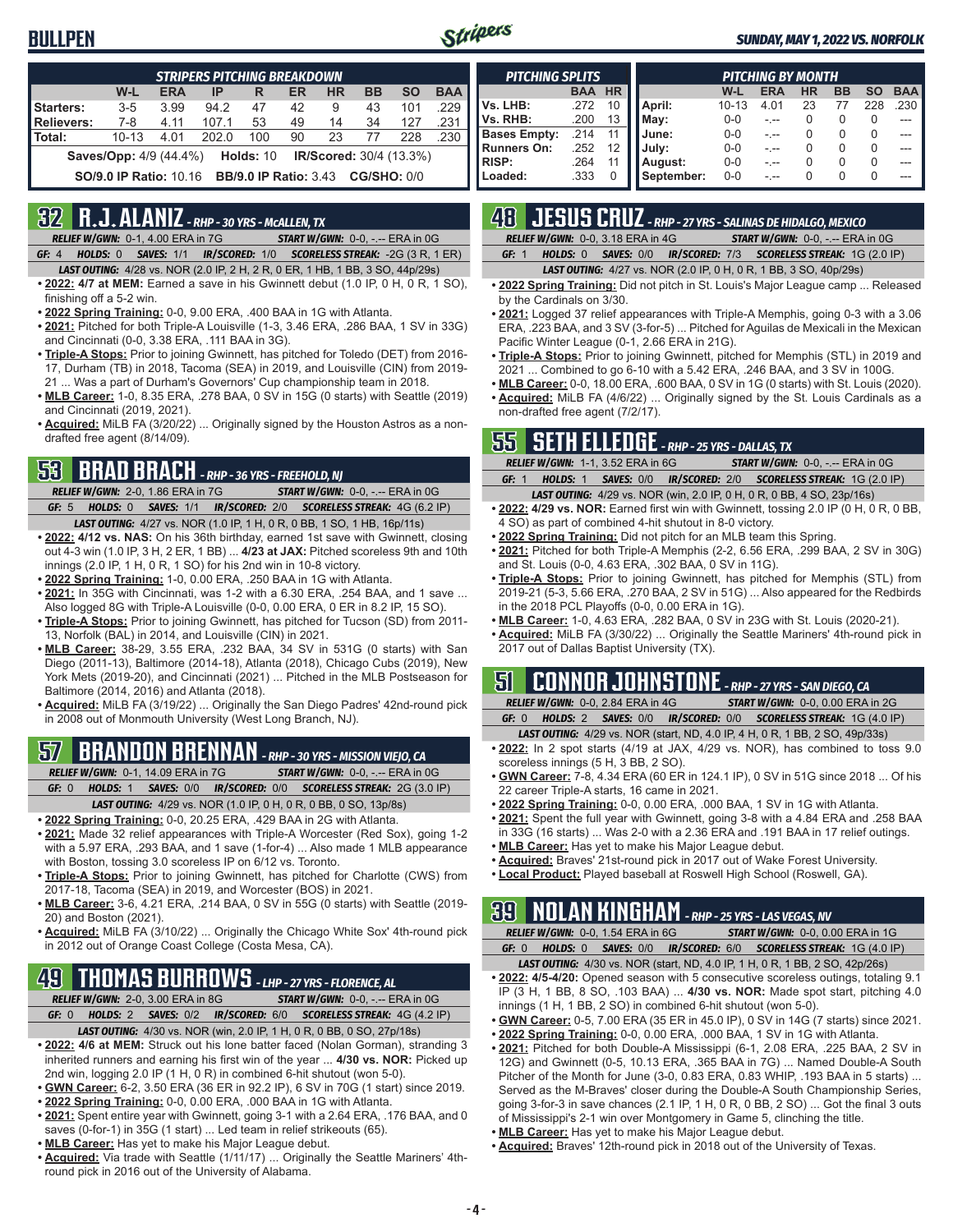# **BULLPEN**

## **58 DYLAN LEE** *- LHP - 27 YRS - DINUBA, CA*

*RELIEF W/GWN:*0-1, 2.08 ERA in 8G *START W/GWN:*0-0, -.-- ERA in 0G *GF:*3 *HOLDS:*1 *SAVES:*0/0 *IR/SCORED:*2/0 *SCORELESS STREAK:*2G (2.0 IP)

*LAST OUTING:*4/30 vs. NOR (1.0 IP, 2 H, 0 R, 0 BB, 1 SO, 14p/13s) **• 2022 w/ATL:** Recalled by the Braves on 4/19, did not pitch (optioned on 4/20).

- **• GWN Career:** 5-2, 1.63 ERA (10 ER in 55.1 IP), 1 SV in 43G since 2021.
- **• 2022 Spring Training:** 0-0, 9.00 ERA, .357 BAA in 3G with Atlanta.
- **• 2021 w/GWN:** Named Stripers' Most Outstanding Reliever (5-1, 1.54 ERA, .176 BAA, 1 SV in 35G) ... Led GWN relievers (min. 30.0 IP) in BAA, ranked 2nd in ERA.
- **• 2021 w/ATL:** Made his MLB debut with the Braves, logging 2G in relief in October (0-0, 9.00 ERA, .333 BAA) ... Also made his MLB Postseason debut (0-0, 6.00 ERA, .286 BAA in 3G, 1 start) ... Started Game 4 of the World Series vs. Houston on 10/30 (ND, 0.1 IP, 1 H, 1 ER, 2 BB, 1 SO), becoming the 1st pitcher in MLB history to make his 1st career start in the World Series.
- **• MLB Career:** 0-0, 9.00 ERA, .333 BAA, 0 SV in 2G (0 starts) with Atlanta (2021). **• Acquired:** MiLB FA (4/15/21) ... Originally the Miami Marlins' 10th-round pick in 2016 out of Fresno State University.

# **56 BRANDYN SITTINGER** *- LHP - 27 YRS - ELYRIA, OH*

*RELIEF W/GWN:*1-2, 6.75 ERA in 8G *START W/GWN:*0-0, -.-- ERA in 0G *GF:*1 *HOLDS:*1 *SAVES:*0/1 *IR/SCORED:*1/1 *SCORELESS STREAK:*1G (1.0 IP)

- *LAST OUTING:*4/30 vs. NOR (1.0 IP, 0 H, 0 R, 0 BB, 2 SO, 14p/10s)
- **• 2022: 4/12 vs. NAS:** Earned his first win with Gwinnett (2.0 IP, 2 H, 0 R in 4-3 win) ...**4/12-4/19:** Had 3 straight 2.0-inning scoreless outings (6.0 IP, 5 H, 2 BB, 7 SO). **• 2022 Spring Training:** 0-0, 11.57 ERA, .333 BAA in 3G with Atlanta.
- **• 2021:** Split time between Double-A Amarillo (0-1, 3.94 ERA, .196 BAA, 1 SV in 12G) and Triple-A Reno (1-1, 4.24 ERA, .209 BAA, 4 SV in 23G) of the Arizona organization ... Also made his MLB debut (0-1, 7.71 ERA, .294 BAA, 0 SV in 5G).
- **• Triple-A Stops:** Prior to joining Gwinnett, had only pitched with Reno in 2021.
- **• MLB Career:** 0-1, 7.71 ERA, .294 BAA, 0 SV in 5G (0 starts) with Arizona (2021). **• Acquired:** MiLB FA (2/20/22) ... Originally the Detroit Tigers' 17th-round pick in 2016 out of Ashland University (Ashland, OH).

# **59 MICHAEL TONKIN** *- RHP - 32 YRS - GLENDALE, CA*

*RELIEF W/GWN:*1-0, 4.05 ERA in 7G *START W/GWN:*0-0, -.-- ERA in 0G *GF:*6 *HOLDS:*0 *SAVES:*2/3 *IR/SCORED:*0/0 *SCORELESS STREAK:*1G (1.0 IP)

*LAST OUTING:*4/30 vs. NOR (1.0 IP, 2 H, 0 R, 0 BB, 2 SO, 18p/14s)

- **• IL Leaderboard:** Entering 5/1, ranks T-7th in the IL in saves (2).
- **• 2022: 4/6 at MEM:** In his first outing in affiliated MiLB since 2019 (with Triple-A Reno), earned a save in his Stripers debut (1.0 IP, 1 H, 0 R, 1 SO in 5-3 win) ... **4/26 vs. NOR:** Earned first win with Gwinnett despite blown save (1.0 IP, 1 H, 1 ER, 1 HR, 2 SO) in 7-6 walk-off victory.
- **• 2022 Spring Training:** 0-0, 0.00 ERA, .000 BAA in 3G with Atlanta.
- **• 2021:** Pitched for the Long Island Ducks of the Atlantic League (2-1, 0.53 ERA, 9 SV in 16G), Tijuana of the Mexican League (2-1, 2.00 ERA in 6G), and Aguilas of the Dominican Winter League (1-0, 0.68 ERA in 13G).
- **• Triple-A Stops:** Before joining Gwinnett, pitched for Rochester (MIN) from 2013- 17, San Antonio (MIL) in 2019, and Reno (ARI) in 2019.
- **• MLB Career:** 3-3, 4.43 ERA, .269 BAA, 0 SV in 141G with Minnesota (2013-17).
- **• Acquired:** MiLB FA (1/11/22) ... Originally the Minnesota Twins' 30th-round pick in 2008 out of Palmdale High School (CA).

# **54 NICK VINCENT** *- RHP - 35 YRS - RAMONA, CA*

*RELIEF W/GWN:*0-2, 5.40 ERA in 6G *START W/GWN:*0-0, 0.00 ERA in 1G *GF:*1 *HOLDS:*2 *SAVES:*0/1 *IR/SCORED:*2/0 *SCORELESS STREAK:*2G (3.0 IP) *LAST OUTING:*4/29 vs. NOR (2.0 IP, 0 H, 0 R, 1 BB, 4 SO, 34p/21s)

- **• 2022: 4/15 vs. NAS:** In his first Triple-A start since 2008 with Portland, tossed 2.0 scoreless IP (1 H, 1 BB, 4 SO) in an eventual 2-1 win ... **4/29 vs. NOR:** Struck out 4 over 2.0 hitless innings to finish 4-hit shutout in 8-0 win.
- **• 2022 Spring Training:** 0-0, 54.00 ERA, .714 BAA in 1G with Atlanta.
- **• 2021:** Opened the season with the Texas Rangers, pitching for Triple-A Round Rock (0-0, 4.11 ERA, .273 BAA in 15G) ... Released on 6/22 ... Signed by the Minnesota Twins on 6/23 and joined Triple-A St. Paul (3-1, 4.55 ERA, .228 BAA, 6 SV in 24G) ... Had his contract selected on 8/10 and logged 7G for the Twins (1-0, 0.71 ERA, .146 BAA, 0 SV).
- **• Triple-A Stops:** Prior to joining Gwinnett, has pitched for 7 Triple-A teams: Portland (SD, 2008), Tucson (SD, 2012-13), El Paso (SD, 2015), Sacramento (SF, 2019), Lehigh Valley (PHI, 2019), Round Rock (TEX, 2021), and St. Paul (MIN, 2021).
- **• MLB Career:** 23-23, 3.30 ERA, .236 BAA, 7 SV in 412G with San Diego (2012-15), Seattle (2016-18), San Francisco (2019), Philadelphia (2019), Miami (2020), and Minnesota (2021).
- **• Acquired:** MiLB FA (3/16/22) ... Originally the San Diego Padres' 18th-round pick in 2008 out of Cal State Long Beach.

| <b>SCORELESS INNINGS STREAKS (15-PLUS INNINGS)</b> |              |              |  |  |  |  |  |  |  |  |  |  |
|----------------------------------------------------|--------------|--------------|--|--|--|--|--|--|--|--|--|--|
| Length                                             | <b>Dates</b> | <b>Stats</b> |  |  |  |  |  |  |  |  |  |  |
|                                                    |              |              |  |  |  |  |  |  |  |  |  |  |
|                                                    |              |              |  |  |  |  |  |  |  |  |  |  |
|                                                    |              |              |  |  |  |  |  |  |  |  |  |  |
|                                                    |              |              |  |  |  |  |  |  |  |  |  |  |
|                                                    |              |              |  |  |  |  |  |  |  |  |  |  |

| <b>PITCHER AWARDS &amp; HONORS</b> |                   |              |  |  |  |  |  |  |  |  |  |
|------------------------------------|-------------------|--------------|--|--|--|--|--|--|--|--|--|
| <b>Pitcher</b>                     | <b>Award/Date</b> | <b>Stats</b> |  |  |  |  |  |  |  |  |  |
|                                    |                   |              |  |  |  |  |  |  |  |  |  |
|                                    |                   |              |  |  |  |  |  |  |  |  |  |
|                                    |                   |              |  |  |  |  |  |  |  |  |  |
|                                    |                   |              |  |  |  |  |  |  |  |  |  |
|                                    |                   |              |  |  |  |  |  |  |  |  |  |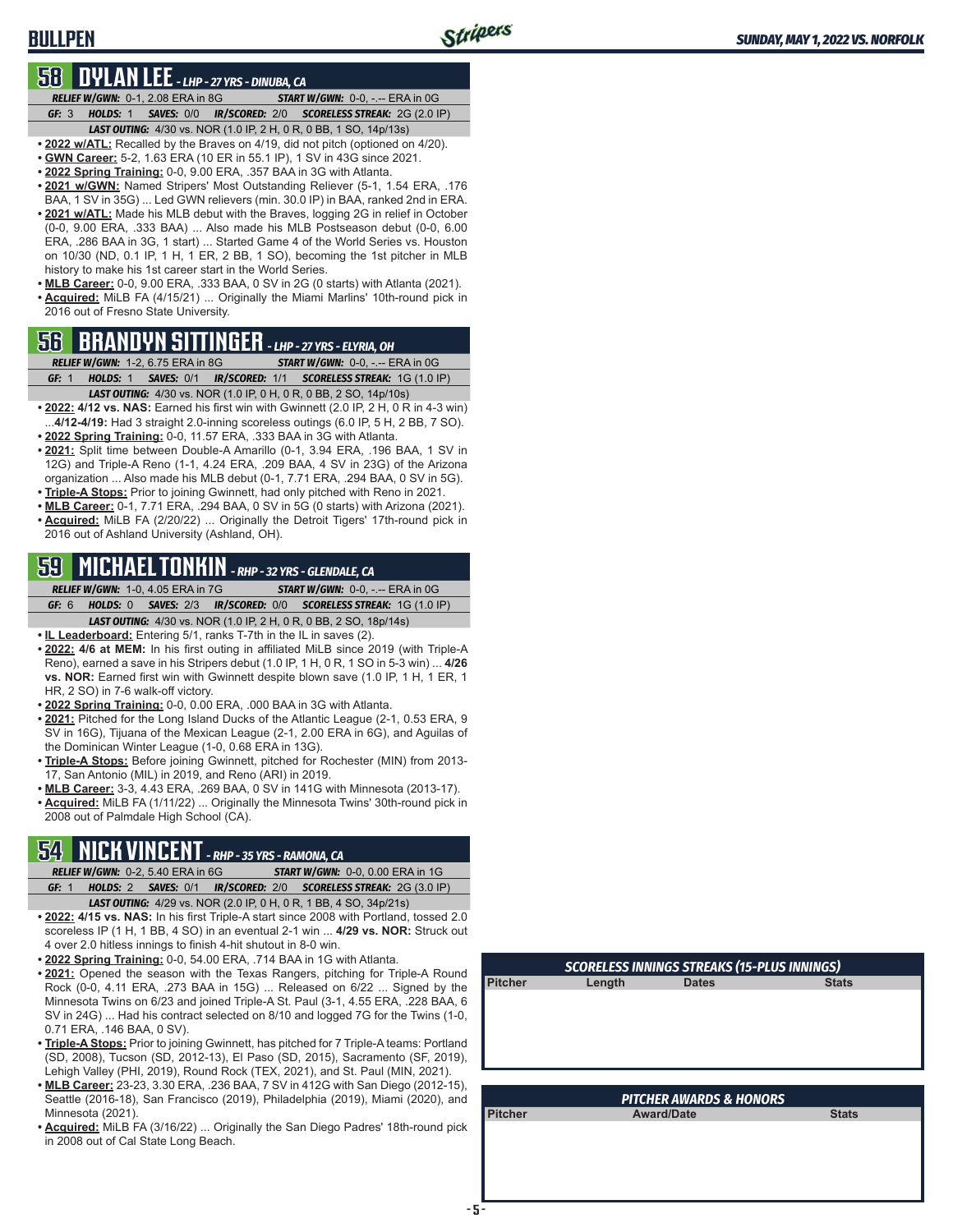| <b>BATTERS</b> |                                                                                                |  | Stripers<br><b>SUNDAY, MAY 1, 2022 VS. NORFOLK</b> |  |  |  |  |  |  |  |  |  |  |     |
|----------------|------------------------------------------------------------------------------------------------|--|----------------------------------------------------|--|--|--|--|--|--|--|--|--|--|-----|
| TOTAL:         | 249, 17 HR, .698 OPS RISP: 237, 4 HR, .657 OPS RUNS/INNING: 1 2 3 4 5 6 7 8 9 X TOT            |  |                                                    |  |  |  |  |  |  |  |  |  |  |     |
| Vs. LHP:       | 240, 4 HR, 710 OPS RISP/20: 276, 1 HR, 692 OPS Stripers: 13 12 26 2 15 2 5 7 8 2 92            |  |                                                    |  |  |  |  |  |  |  |  |  |  |     |
|                | Vs. RHP: 252, 13 HR, 694 OPS LOADED: 182, 0 HR, 487 OPS   Opponents: 17 7 10 6 14 10 16 10 9 1 |  |                                                    |  |  |  |  |  |  |  |  |  |  | 100 |

|                  |                |               |    |              |                |                          |                | <b>HOME RUNS</b>       |                                               |            | <b>MULTI-GAMES</b> |           |
|------------------|----------------|---------------|----|--------------|----------------|--------------------------|----------------|------------------------|-----------------------------------------------|------------|--------------------|-----------|
| <b>Player</b>    | 1 <sub>R</sub> | 2R            | 3R | <b>GS</b>    | Tot.           |                          |                | Off LH Off RH Team W-L | <b>Last HR with Gwinnett (Regular Season)</b> | <b>Hit</b> | <b>RBI</b>         | <b>HR</b> |
| Acuña Jr.        |                |               |    |              |                |                          |                | $0 - 0$                | 4/17/18 vs. SWB, 2R (LH Josh Rogers)          |            |                    |           |
| Casteel          | 3              |               | ۰  |              | 3              |                          | $\overline{2}$ | $1 - 2$                | 4/23/22 at JAX, 1R (RH Jeff Brigham)          |            |                    |           |
| Contreras        |                |               | ۰  |              |                |                          |                | $0 - 0$                | 9/7/21 at COL, 1R (LH Kirk McCarty)           | 4          |                    |           |
| Dean             |                |               | ۰  |              |                |                          |                | $0 - 0$                |                                               | 3          | $\overline{2}$     |           |
| Demeritte        | $\sim$         |               |    |              | 2              |                          | 2              | $0 - 2$                | 4/14/22 vs. NAS, 2R (RH Jason Alexander)      | 3          | $\overline{2}$     |           |
| DeShields        | ۰.             |               | ۰  |              |                |                          |                | $0 - 0$                |                                               | 4          |                    |           |
| <b>Dickerson</b> |                |               | ۰  |              |                |                          |                | $0 - 0$                |                                               |            | -                  |           |
| Goins            |                |               |    |              |                |                          |                | $0 - 0$                | 9/14/21 vs. NAS, 1R (RH Josh Lindblom)        |            | ۰                  |           |
| Gonzalez         |                |               |    |              |                |                          |                | $0 - 0$                |                                               | 2          | ۰                  |           |
| Gosselin         | н.             |               | ۰. | ۰.           |                | $\overline{\phantom{a}}$ |                | $1 - 0$                | 4/23/22 at JAX, 2R (RH Huascar Brazoban)      | 5          |                    |           |
| Jenista          | 3              |               | ۰. |              | 4              |                          | 3              | $3-0$                  | 4/12/22 vs. NAS, 1R (LH Rex Brothers)         | 4          | 2                  |           |
| Noqowski         |                |               |    |              |                |                          |                | $1 - 0$                | 4/12/22 vs. NAS, 2R (RH Caleb Boushley)       | 5          | 2                  |           |
| H. Perez         |                |               |    |              |                |                          |                | $1 - 0$                | 4/30/22 vs. NOR, 1R (RH Marcos Diplan)        |            | ÷                  |           |
| Shewmake         | $\overline{2}$ |               | ۰  |              | $\overline{2}$ |                          |                | $2 - 0$                | 4/27/22 vs. NOR. 1R (RH Matt Vogel)           | 6          | ٠                  |           |
| Tromp            |                | ۰.            | ۰  |              |                |                          |                | $0 - 1$                | 4/5/22 at MEM, 1R (RH T.J. Zeuch)             | 2          | -                  |           |
| <b>Tucker</b>    |                | -             | ۰  |              |                |                          |                | $0 - 0$                |                                               |            | $\overline{2}$     |           |
| <b>Valaika</b>   | ۰.             | $\mathcal{P}$ |    |              | 2              |                          |                | $2 - 0$                | 4/7/22 at MEM, 2R (RH Johan Oviedo)           | 6          | 4                  |           |
| Total:           | 10             | 6.            | 4  | $\mathbf{0}$ | 17             |                          |                |                        |                                               |            |                    |           |

**Back-to-Back Homers (1x) Leadoff (Game) Homers (0x): Walk-Off Homers (0x):** Nogowski (2R) / Jenista, 4/12 vs. NAS (2nd Inning)

# **9 RYAN CASTEEL** *- C - 30 YRS - CHATTANOOGA, TN*

*SEASON WITH GWN:*.179, 3 HR, 5 RBI, 0 SB, .778 OPS *HIT STREAK:* 2G (3-9) *4/30 vs. NOR:*1-4, 3B, 2 RBI *NOR SERIES:* .250 (1-4), 2 RBI

- **• 2022:** Of his 5 hits, 3 are solo homers (4/9 at MEM, 4/14 vs. NAS, 4/23 at JAX) ... **4/30 vs. NOR:** Tallied his first triple with Gwinnett (1-for-4, 2 RBI).
- **• GWN Career:** .217 (40-for-184), 6 2B, 1 3B, 11 HR, 33 RBI in 76G since 2021.
- **• 2021:** Spent the entire year with Gwinnett, batting .224 (6 2B, 8 HR, 13 R, 28 RBI, .716 OPS) in 68G ... Led the club in pinch-hit at-bats (28) and hits with the bases loaded (4-for-6, .667, 2 2B, 1 HR, 12 RBI, 2.125 OPS).
- **• Triple-A Stops:** Prior to Gwinnett, played for Albuquerque (COL) from 2015-16.
- **• MLB Career:** Has yet to make his Major League debut.
- **• Acquired:** MiLB FA (11/29/21) ... On his 3rd contract with Atlanta (also signed on 1/24/19 and 3/14/21) ... Originally the Colorado Rockies' 17th-round pick in 2010 out of Cleveland State Community College (Cleveland, TN).

# **15 JUSTIN DEAN** *- OF - 25 YRS - MAULDIN, SC*

*SEASON WITH GWN:*.204, 0 HR, 5 RBI, 5 SB, .495 OPS *HIT STREAK:* -1G (0-3)

- *4/30 vs. NOR:*0-3, BB, SB *NOR SERIES:* .182 (2-11), 2 RBI, 2 SB **• 2022: 4/7 at MEM:** Notched his first career Triple-A hit and steal (1-for-3) ... **4/19 at JAX:** Threw out runners at 2B and 3B for 2 outfield assists (#4-5 total), his 2nd assist was No. 1 on *SportsCenter's* Top 10 Plays.
- **• 2021:** Spent the entire year with Double-A Mississippi, batting .237 (14 2B, 4 3B, 8 HR, 60 R, 34 RBI, 29 SB, .709 OPS) in 99G ... In the Double-A South Championship Series, hit .333 (2 2B, 6 R, 2 RBI, 2 SB) in 5G.
- **• Triple-A Stops:** Is making his Triple-A debut in 2022.
- **• MLB Career:** Has yet to make his Major League debut.
- **• Award Winner:** Was Class-A Rome's Player of the Year in 2019 (.284, 18 2B, 9 3B, 9 HR, 85 R, 46 RBI, 47 SB, .817 OPS in 109G).
- **• Acquired:** Braves' 17th-round pick in 2018 out of Lenoir-Rhyne University (NC).

# **26 DELINO DESHIELDS JR.** *- OF - 29 YRS - EASTON, MD*

- *SEASON WITH GWN:*.280, 0 HR, 5 RBI, 4 SB, .733 OPS *HIT STREAK:* -1G (0-3)
- *4/30 vs. NOR:*DNP *NOR SERIES:* .357 (5-14), 4 RBI **• 2022: In last 6G, batting .364 (8-for-22, 1 2B, 3 R, 4 RBI, .832 OPS)** ... **4/26 vs. NOR:** Notched first multi-RBI game of the year (1-for-4, 2 RBI).
- **• 2022 Spring Training:** .125 (1-for-8) in 4G with Miami ... Released on 4/3.
- **• 2021:** Played in the Texas, Boston, and Cincinnati orgs ... Spent time with Round Rock (TEX) and Worcester (BOS) in Triple-A (.252, 13 2B, 2 3B, 6 HR, 22 RBI, 21 SB in 84G) ... Finished with the Reds (.255, 5 2B, 1 HR, 6 RBI, 2 SB in 25G).
- **• Triple-A Stops:** Prior to joining Gwinnett, played for Round Rock (TEX, 2015-16, 2018, 2021), Nashville (TEX, 2019), and Worcester (BOS, 2021).
- **• MLB Career:** .246, 81 2B, 19 3B, 19 HR, 139 RBI, 111 SB in 601G with Texas (2015-19), Cleveland (2020), and Cincinnati (2021) ... Played for Texas (2015) and Cleveland (2020) in MLB Postseason (.290, 3 2B, 2 RBI, 1 SB in 7G).
- **• Acquired:** MiLB FA (4/5/22) ... Originally the Texas Rangers' 1st-round pick (3rd overall) in 2014 out of Woodward Academy (College Park, GA).
- **• Bloodlines:** Is the son of Delino DeShields, 13-year MLB infielder (MON, LAD, STL, BAL, CHC) from 1990-2002 ... Finished 2nd in NL R.O.Y. voting in 1990.

# **30 ALEX DICKERSON** *- OF - 31 YRS - POWAY, CA*

*SEASON WITH GWN:*.333, 0 HR, 0 RBI, 0 SB, .833 OPS *HIT STREAK:* 1G (1-3) *4/30 vs. NOR:*1-3, R, BB *NOR SERIES:* .333 (1-3) **• 2022 w/ATL:** Was on the Braves' Opening Day roster, hit .121 (4-for-33, 1 HR, 3

- R, 2 RBI) in 13G ... DFA'd on 4/28, outrighted to Gwinnett on 4/30.
- **• 2022 Spring Training:** .136 (3-for-22, 1 2B, 2 HR, 3 RBI) in 10G with Atlanta.
- **• 2021:** Logged 111G with San Francisco (.233, 10 2B, 2 3B, 13 HR, 38 RBI, 1 SB, .724 OPS) ... Set MLB career highs in games, hits (66), homers, and RBI ... Also played 11G with Triple-A Sacramento (.289, 3 2B, 2 HR, 4 RBI).
- **• Triple-A Stops:** Prior to joining Gwinnett, played for El Paso (SD, 2015-16, 2019) and Sacramento (2019, 2021) ... Was PCL Rookie of the Year and Postseason All-Star in 2015 (.307, 36 2B, 9 3B, 12 HR, 82 R, 71 RBI, .877 OPS in 125G).
- **• MLB Career:** .255, 49 2B, 8 3B, 40 HR, 132 RBI, 7 SB, .785 OPS in 339G with San Diego (2016, 2019), San Francisco (2019-21), and Atlanta (2022) ... Made MLB Postseason debut with Giants in 2021 (.000, 0-for-4 in 4G).
- **• Acquired:** MLB FA (3/16/22) ... Originally the Pittsburgh Pirates' 3rd-round pick in 2011 out of the University of Indiana.

# **1 RYAN GOINS** *- INF - 34 YRS - TEMPLE, TX*

*SEASON WITH GWN:*.103, 0 HR, 1 RBI, 0 SB, .224 OPS *HIT STREAK:* 1G (2-4) *4/30 vs. NOR:*2-4, 2B *NOR SERIES:* .200 (3-15), RBI

- **• GWN Career:** .212 (76-for-358), 10 2B, 1 3B, 6 HR, 36 RBI in 107G since 2021.
- **• 2022 Spring Training:** .188 (3-for-16, 1 2B, 1 R, 1 RBI) in 11G with Atlanta.
- **• 2021:** Spent the entire year with Gwinnett, batting .233 (9 2B, 1 3B, 6 HR, 27 R, 35 RBI, 3 SB, .635 OPS) in 91G.
- **• Triple-A Stops:** Prior to joining Gwinnett, played for Buffalo (TOR) from 2013-16, Lehigh Valley (PHI) in 2018, and Charlotte (CWS) in 2019 ... Was an International League Midseason All-Star with Charlotte in 2019.
- **• MLB Career:** .228, 71 2B, 12 3B, 22 HR, 158 RBI in 555G with Toronto (2013-17), Kansas City (2018), Chicago White Sox (2019-20) ... Played for Toronto in 2015- 16 Postseasons (.146, 1 HR, 5 RBI in 14G).
- **• Acquired:** MiLB FA (3/13/22), his 2nd deal with Atlanta (also signed on 2/25/21) ... Originally the Toronto Blue Jays' 4th-round pick in 2009 out of Dallas Baptist University (Dallas, TX).

| $\overline{\phantom{a}}$<br><b>STRIPERS BATTING BY MONTH</b>             |            |    |    |    |    |            |           |            |            |            |
|--------------------------------------------------------------------------|------------|----|----|----|----|------------|-----------|------------|------------|------------|
|                                                                          | <b>AVG</b> | G  | 2В | 3B | ΗR | <b>RBI</b> | <b>SB</b> | <b>OBP</b> | <b>SLG</b> | <b>OPS</b> |
| April:<br>May:<br><b>I</b> June:<br><b>July</b><br>August:<br>September: | .249       | 23 | 39 | 4  | 17 | 85         | 22        | .321       | .377       | .698 I     |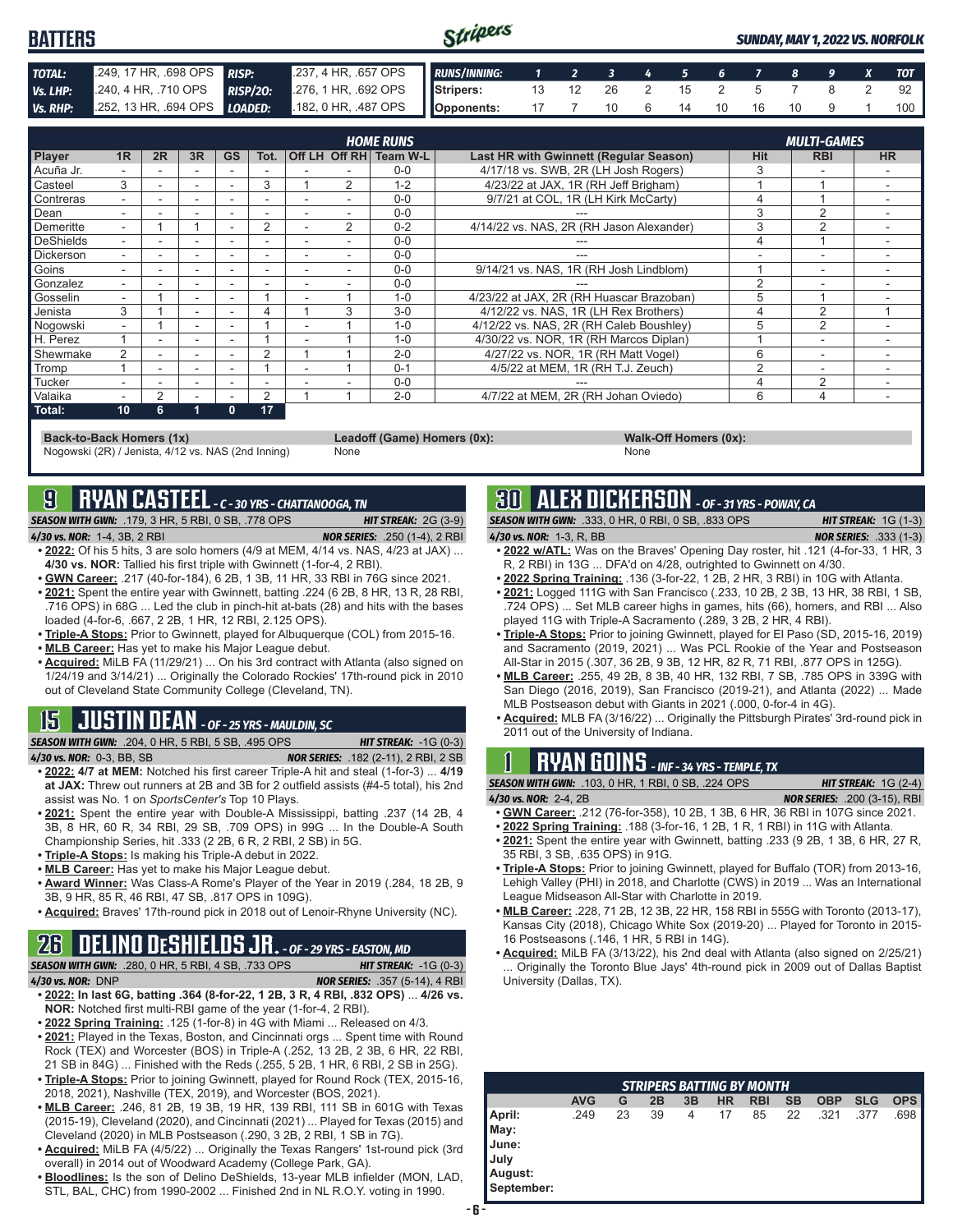# **5 PHIL GOSSELIN** *- INF - 33 YRS - BRYN MAWR, PA*

## *SEASON WITH GWN:*.274, 1 HR, 8 RBI, 1 SB, .748 OPS *HIT STREAK:* -1G (0-4)

**BATTERS**

- *4/30 vs. NOR:*0-4, R, BB *NOR SERIES:* .304 (7-23), 2 RBI, SB **• 2022: 4/5-4/20:** Posted team-best 11-game on-base streak (.263, 10-for-38, 8 BB, .396 OBP) ... **4/23 at JAX:** Blasted 2-run HR (1), his first with Gwinnett since 8/25/18 at CLT, went 1-for-4 with season-high 3 RBI.
- **• GWN Career:** .293 (275-for-937), 54 2B, 9 3B, 13 HR, 90 RBI, 8 SB in 255G from 2013-14, 2018, and 2022 ... Set Gwinnett record for single-season batting average in 2014 (.344), earning team MVP and IL Postseason All-Star honors.
- **• 2022 Spring Training:** .125 (1-for-8) in 4G with Atlanta. **• 2021:** Spent the entire year with the LA Angels, batting .261 (14 2B, 7 HR, 47 RBI, 4 SB) in 104G ... His 90 hits were an MLB career high.
- **• Triple-A Stops:** In addition to Gwinnett, has also played for Reno (ARI) in 2015, Round Rock (TEX) in 2017, Indianapolis (PIT) in 2017, Louisville (CIN) in 2018, and Lehigh Valley (PHI) in 2019.
- **• MLB Career:** .261, 49 2B, 2 3B, 17 HR, 101 RBI, 11 SB in 463G with Atlanta (2013-15), Arizona (2015-16), Texas (2017), Pittsburgh (2017), Cincinnati (2018), Philadelphia (2019-20), and LA Angels (2021).
- **• Acquired:** MiLB FA (3/19/22) ... Originally the Atlanta Braves' 5th-round pick in 2010 out of the University of Virginia ... Traded to Arizona in the deal that brought in RHP Touki Toussaint (6/20/15).

# **18 GREYSON JENISTA** *- OF - 25 YRS - LAWRENCE, KS*

*SEASON WITH GWN:*.278, 4 HR, 7 RBI, 0 SB, .874 OPS *HIT STREAK:* 5G (7-17) *4/30 vs. NOR:*3-4, R, RBI *NOR SERIES:* .462 (6-13), 2 RBI

- **• 2022: 4/7 at MEM:** Tallied his first career Triple-A hit and RBI with a solo homer to deep CF (2-for-4, RBI) ... **4/12 vs. NAS:** Notched his 2nd career multi-homer game (1st in Triple-A) with pair of solo blasts (#3-4, 2-for-3, 2 RBI).
- **• 2022 Spring Training:** .000 (0-for-6, 1 RBI) in 4G with Atlanta.
- **• 2021:** Spent the entire year with Double-A Mississippi, batting .216 (7 2B, 2 3B, 19 HR, 45 R, 42 RBI, 7 SB, .808 OPS) in 89G ... Ranked among Double-A South leaders in homers (6th), walks (7th, 51), slugging (10th, .465), and OPS (10th) ... In the Double-A South Championship Series, hit .167 (3 HR, 3 RBI) in 5G ... His solo homer in Game 5 on 9/26 vs. Montgomery was the difference in a 2-1 win.
- **• Triple-A Stops:** Is making his Triple-A debut in 2022.
- **• MLB Career:** Has yet to make his Major League debut.
- **• Acquired:** Braves' 2nd-round pick in 2018 out of Wichita State University (KS).

# **28 JOHN NOGOWSKI** *- INF - 29 YRS - TALLAHASSEE, FL*

*SEASON WITH GWN:*.224, 1 HR, 8 RBI, 2 SB, .639 OPS *HIT STREAK:* -1G (0-2) *4/30 vs. NOR:*DNP *NOR SERIES:* .333 (3-9), 3 RBI **• 2022: 4/12 vs. NAS:** Belted Gwinnett's first homer at Coolray Field this year (2-

- run, off RHP Caleb Boushley), finished 2-for-3 with 2 RBI. **• 2022 Spring Training:** .294 (5-for-17, 1 2B, 3 R, 4 RBI) in 9G with Atlanta.
- **• 2021:** Played for 3 different Triple-A Teams (Memphis, Indianapolis, Sacramento) and 2 different MLB teams (St. Louis, Pittsburgh) ... Combined to bat .211 (7 2B, 6 HR, 29 RBI, 6 SB) in 64G in MiLB ... In 52G in MLB, hit .233 (7 2B, 1 HR, 14 RBI). **• Triple-A Stops:** Prior to joining Gwinnett, has played for Memphis (STL) in 2019
- and 2021, Indianapolis (PIT) in 2021, and Sacramento (SF) in 2021.
- **• MLB Career:** .233, 7 2B, 0 3B, 1 HR, 14 RBI, 0 SB in 52G with St. Louis (2020-21) and Pittsburgh (2021).
- **• Acquired:** Claimed from San Francisco in the 2021 Rule 5 Draft ... Originally the Oakland Athletics' 34th-round pick in 2014 out of Florida State University.

## **7 HERNAN PEREZ** *- INF - 31 YRS - VILLA DE CURA, VENEZUELA SEASON WITH GWN:*.500, 1 HR, 1 RBI, 1 SB, 1.667 OPS *HIT STREAK:* 2G (3-6)

- *4/30 vs. NOR:*2-3, HR, R, RBI, SB *NOR SERIES:* .500 (3-6), HR, RBI, SB **• 2022:** Played 3G with Tijuana of the Mexican League (.231, 1 2B, 1 HR, 3 RBI) before being signed by Atlanta and joining Gwinnett on 4/29.
- **• 2021:** Made Washington's Opening Day roster, but hit .053 in 10G before being DFA'd on 5/4 ... Signed MiLB deal with Milwaukee on 5/7 ... Played 23G with Nashville (.357, 6 2B, 3 HR, 18 RBI, 4 SB) before being released on 7/4 ... Won MVP of the Venezuela Winter League (.296, 6 HR, 22 RBI in 31G with Aragua).
- **• Triple-A Stops:** Prior to joining Gwinnett, has played for Toledo (DET, 2013-14), Colorado Springs (MIL, 2016), San Antonio (MIL, 2019), and Nashville (MIL, 2021) Won IL Player of the Week once with the Mud Hens (6/16/14).
- **• MLB Career:** .250, 74 2B, 11 3B, 45 HR, 180 RBI, 69 SB, .662 OPS in 651G with Detroit (2012-15), Milwaukee (2015-19), Chicago Cubs (2020), and Washington (2021) ... Played in 13 MLB Postseason games with Detroit (2013-14) and Milwaukee (2018), batting .188 (3-for-16, 2 2B, 2 RBI, 2 SB).
- **• Acquired:** MiLB FA (4/28/22) ... Originally signed by the Detroit Tigers as a NDFA out of Venezuela (5/14/19).

# **8 BRADEN SHEWMAKE** *- INF - 24 YRS - WYLIE, TX*

*SEASON WITH GWN:*.295, 2 HR, 3 RBI, 3 SB, .760 OPS *HIT STREAK:* 3G (5-13)

- *4/30 vs. NOR:*DNP *NOR SERIES:* .278 (5-18), HR, RBI, 2 SB
- **• Prospecting:** Entering 2022, ranked the Braves' No. 6 prospect by MLB.com. **• 2022: 4/5 at MEM:** Went 2-for-4 with a stolen base in his Triple-A debut ... **4/6 at MEM:** Blasted his first career Triple-A homer (solo) in 3-for-5 effort ... **4/27 vs. NOR:** Belted his first Coolray Field homer (solo, #2, 1-for-5, 1 RBI) ... **4/28 vs. NOR:** Notched the 3rd multi-steal game of his career (2 SB, 2-for-4, 2B, R).
- **• 2022 Spring Training:** .000 (0-for-9, 1 R, 1 RBI) in 5G with Atlanta.
- **• 2021:** Spent the entire year with Double-A Mississippi, batting .228 (14 2B, 3 3B, 12 HR, 40 R, 40 RBI, 4 SB, .672 OPS) in 83G ... In the Double-A South Championship Series, hit .100 (2 R, 1 RBI) in 5G ... Named by MiLB.com as a Braves Organization All-Star.
- **• Triple-A Stops:** Is making his Triple-A debut in 2022.
- **• MLB Career:** Has yet to make his Major League debut.
- **• Acquired:** Braves' 1st-round pick (21st overall) in 2019 out of Texas A&M.

# **14 CHADWICK TROMP** *- C - 26 YRS - ORANJESTAD, ARUBA*

*SEASON WITH GWN:*.294, 1 HR, 3 RBI, 0 SB, .718 OPS *HIT STREAK:* 4G (5-16)

- *4/30 vs. NOR:*DNP *NOR SERIES:* .333 (4-12), 2 RBI
- **• 2022: 4/5 at MEM:** Tallied Gwinnett's first homer and RBI of the year (solo, off T.J. Zeuch) in 2-1 loss (2-for-4) ... DFA'd by Atlanta on 4/12, outrighted on 4/19.
- **• GWN Career:** .255 (13-for-53), 1 2B, 0 3B, 1 HR, 3 RBI, 0 SB in 14G since 2021. **• 2022 Spring Training:** .400 (2-for-5, 1 2B, 2 R) in 4G with Atlanta.
- **• 2021:** Played 55G with Triple-A Sacramento (.224, 12 2B, 6 HR, 24 RBI) and 9G with San Francisco (.222, 1 HR, 2 RBI) ... DFA'd on 9/18, claimed by Atlanta on 9/21 ... Joined Gwinnett and hit .176 (0 XBH, 0 RBI) in 5G.
- **• Triple-A Stops:** Prior to joining Gwinnett, has played for Louisville (CIN) in 2015 and 2018-19, and Sacramento (SF) in 2021.
- **• MLB Career:** .215, 1 2B, 0 3B, 5 HR, 12 RBI, 0 SB in 33G with San Francisco (2020-21).
- **• Acquired:** Claimed off waivers from San Francisco (9/21/21) ... Originally signed by the Cincinnati Reds as a NDFA (1/24/13) out of Aruba.

# **17 PRESTON TUCKER** *- OF - 31 YRS - TAMPA, FL*

| <b>SEASON WITH GWN:</b> .275, 0 HR, 6 RBI, 0 SB, .779 OPS | <b>HIT STREAK:</b> $-1G(0-3)$         |
|-----------------------------------------------------------|---------------------------------------|
| 4/30 vs. NOR: 0-3, SF, R, RBI                             | <b>NOR SERIES:</b> .400 (6-15), 3 RBI |

- **• 2022: 4/9 at MEM:** In his first affiliated game since 5/7/19 with Triple-A Charlotte, went 2-for-3 (2B, R, RBI).
- **• GWN Career:** .261 (29-for-111), 10 2B, 1 3B, 0 HR, 11 RBI in 31G since 2018.
- **• 2021:** Played for Kia of the KBO (.237, 24 2B, 1 3B, 9 HR, 59 RBI in 127G), his 3rd-straight season with the club (hit .284 with 50 HR in 364G from 2019-21).
- **• Triple-A Stops:** Has played for 5 teams in all, including Oklahoma City (HOU, 2014), Fresno (HOU, 2015-17), Gwinnett (ATL, 2018), Louisville (CIN, 2018), and Charlotte (CWS, 2019).
- **• MLB Career:** .222, 38 2B, 1 3B, 23 HR, 68 RBI in 243G with Houston (2015-16), Cincinnati (2018), and Atlanta (.240, 4 HR, 22 RBI in 80G in 2018) ... Played in the 2015 MLB Postseason with Houston (0-for-2 in 3G).
- **• Acquired:** MiLB FA (3/31/22) ... Is 2nd stint with Atlanta (2018) ... Originally the Houston Astros' 7th-round pick in 2012 out of the University of Florida.

# **4 PAT VALAIKA** *- INF - 29 YRS - VALENCIA, CA*

*SEASON WITH GWN:*.276, 2 HR, 14 RBI, 1 SB, .783 OPS *HIT STREAK:* -1G (0-4) *4/30 vs. NOR:*0-4, BB *NOR SERIES:* .267 (4-15), 2 RBI

- **• 2022: 4/6 at MEM:** Crushed go-ahead 2-run HR (1) in 5-3 win (2-for-5, 2 RBI) ... **4/7 at MEM:** Fell triple shy of the cycle (3-for-4, 2-run HR, 3 RBI) in 5-2 win ... **4/26 vs. NOR:** Hit walk-off sac fly in 9th for 7-6 win (2-for-3, 2 R, RBI) ... **4/24-4/28:** Posted a 3G RBI streak (.545, 6-for-11, 2 2B, 5 RBI).
- **• 2022 Spring Training:** .300 (3-for-10, 1 2B, 1 HR, 2 R, 3 RBI) in 7G with Atlanta. **• 2021:** Split year between Baltimore (.201, 8 2B, 5 HR, 25 RBI, 1 SB in 91G) and Triple-A Norfolk (.225, 1 2B, 2 HR, 7 RBI in 22G).
- **• Triple-A Stops:** Prior to joining Gwinnett, has played for Albuquerque (COL) from 2016-19 and Norfolk (BAL) in 2021 ... Was Pacific Coast League All-Star in 2019.
- **• MLB Career:** .221, 34 2B, 1 3B, 30 HR, 92 RBI, 1 SB in 374G with Colorado (2016-19) and Baltimore (2020-21) ... Played in the MLB Postseason with the Rockies in 2017 and 2018 (.500, 1-for-2, 1 2B in 2G).
- **• Acquired:** MiLB FA (3/18/22) ... Originally the Colorado Rockies' 9th-round pick in 2013 out of UCLA.

|                  |       |    |   | <b>PINCH HITTERS</b> |    |           |            |    |    |
|------------------|-------|----|---|----------------------|----|-----------|------------|----|----|
| Player           | AVG.  | AВ | R | 2B                   | 3B | <b>HR</b> | <b>RBI</b> | BB | sc |
| <b>Contreras</b> | 1.000 |    |   |                      | O  |           |            |    |    |
| <b>J</b> enista  | .000  |    |   |                      |    |           |            |    |    |
| l Totals:        | .500  |    |   |                      | 0  | 0         |            |    |    |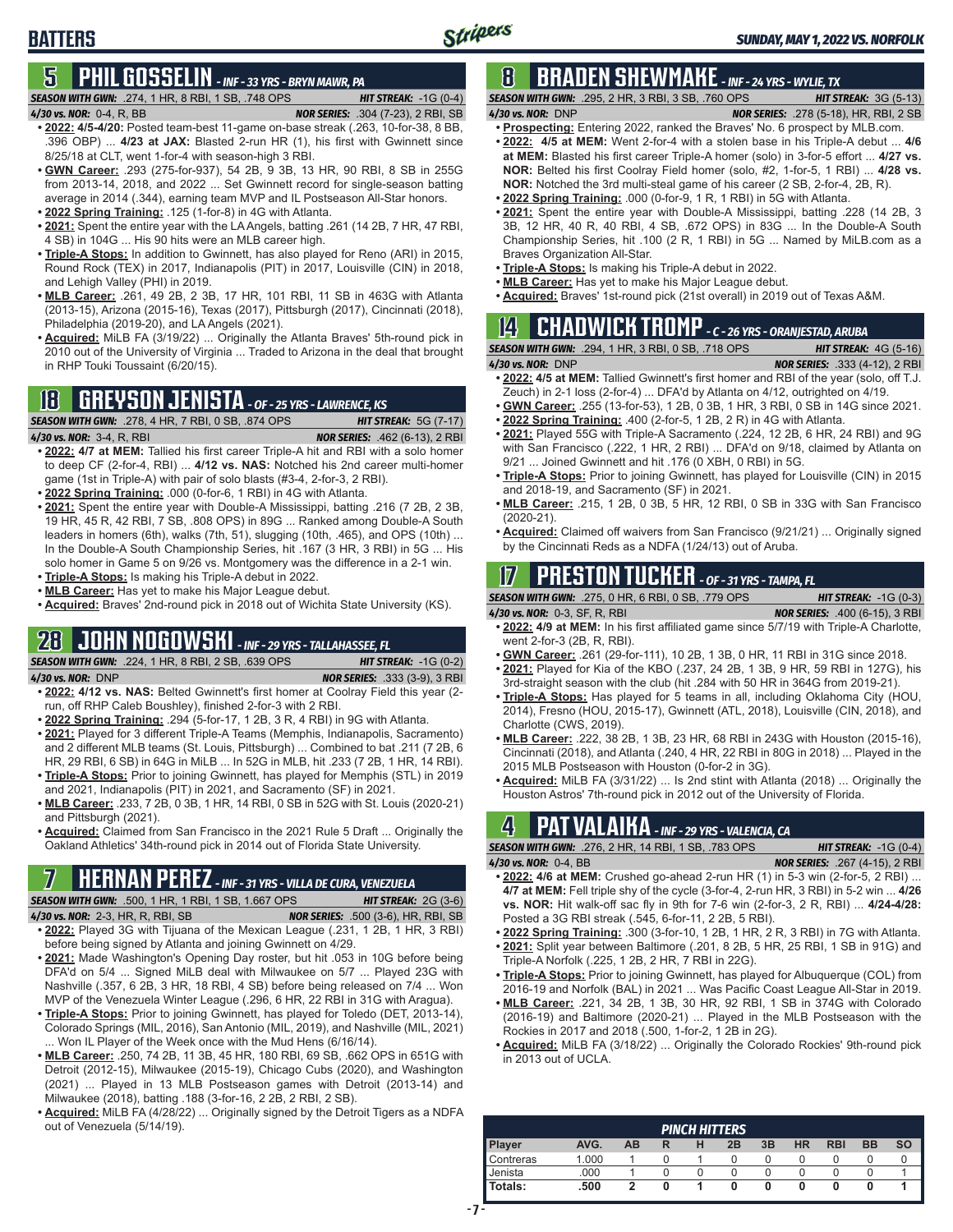# **SEASON SUMMARY**



## **TEAM HIGHS & LOWS**

| <b>OFFENSE:</b> |                                                                     |
|-----------------|---------------------------------------------------------------------|
|                 |                                                                     |
|                 |                                                                     |
|                 |                                                                     |
|                 |                                                                     |
|                 |                                                                     |
|                 |                                                                     |
|                 |                                                                     |
|                 |                                                                     |
|                 |                                                                     |
|                 |                                                                     |
|                 | Most Home Runs, Inning 2 (2x, last: 2nd Inning, 4/12 vs. Nashville) |
|                 |                                                                     |
|                 |                                                                     |
|                 |                                                                     |
|                 |                                                                     |
|                 |                                                                     |
|                 |                                                                     |

#### **PITCHING:**

#### **DEFENSE:**

**INDIVIDUAL OFFENSE:**

**INDIVIDUAL PITCHING:**

# **TEAM MISCELLANEOUS**

| Long Scoreless Streak | 18.1 Innings $(A/28-C)$ |
|-----------------------|-------------------------|

Hit for the Cycle ............................................................................................... Never 5-Hit Game ....................................................Sean Kazmar Jr. (8/28/19 vs. Norfolk) 3-Double Game .................................................Alex Jackson (7/17/21 at Charlotte) 2-Triple Game................................................ Ryan LaMarre (6/21/19 vs. Syracuse) 3-Homer Game................................................ Alex Jackson (5/27/21 vs. Memphis) Grand Slam ..................................................... Eddie Rosario (8/18/21 at Louisville) Pinch-Hit Homer ...................................................Phillip Ervin (9/3/21 vs. Memphis) Homers, Both Sides of Plate ............................. Drew Waters (5/18/21 at Nashville) Inside-the-Park Homer .........................................Lane Adams (4/9/17 vs. Durham) Walk-Off Homer.............................................. Orlando Arcia (5/16/21 vs. Louisville) Back-to-Back-to-Back Homers ........ Arcia/Camargo/Demeritte (5/8/21 at Charlotte) Pitcher Hit a Homer ....................................Tim Gustafson (5/24/10 at Indianapolis) 4 Extra-Base Hits.........................................Ernesto Mejia (6/1/13 at Lehigh Valley) 4 Runs Scored....................................................Orlando Arcia (5/9/21 at Charlotte) 8 RBI......................................................................Austin Riley (5/13/18 vs. Norfolk) 3 Stolen Bases ............................................ Danny Santana (8/14/18 vs. Louisville) 22-Game Hitting Streak.......................................Jose Constanza (6/22/12-7/19/12) 48-Game On-Base Streak ..................................... Wes Timmons (5/27/09-8/16/09) 5-Game Homer Streak .............................................Adam Duvall (4/25/19-4/29/19) 8-Game RBI Streak ................................................Adonis Garcia (5/11/16-5/18/16) 7-Game Multi-Hit Streak....................................Tyler Pastornicky (4/10/13-4/16/13)

9.0-Inning Perfect Game ................................................................................. Never 9.0-Inning No-Hitter (Solo).............................Todd Redmond (5/28/10 at Louisville) 9.0-Inning No-Hitter (Comb.)....Wooten/Marksberry/Ramirez (6/30/16 at Louisville) 9.0-Inning CG Shutout........................................Kyle Wright (9/19/21 vs. Nashville) 13 Strikeouts.................................................... Bryse Wilson (8/15/18 vs. Louisville) 7 Consecutive Starts with Win ................................... Bryse Wilson (7/21/19-5/6/21) 21 Consecutive Saves Converted ...............................Jairo Asencio (9/6/09-8/8/11) 25.0-Inning Scoreless Streak ......................Stephen Marek, 25.1 IP (6/6/10-8/2/10)

# ........18.1 Innings (4/28-Current)

## **INDIVIDUAL HIGHS & LOWS**

| <b>HITTING (GAME):</b> |  |
|------------------------|--|
|                        |  |
|                        |  |
|                        |  |
|                        |  |
|                        |  |
|                        |  |
|                        |  |
|                        |  |
|                        |  |
|                        |  |
|                        |  |
|                        |  |
|                        |  |
|                        |  |

#### **PITCHING (GAME):**

| None |
|------|
|      |
|      |

#### **DEFENSE (GAME):**

## **STREAKS**

| OFFENSIVE (LONGEST IN 2022 ONLY): |  |  |
|-----------------------------------|--|--|
|-----------------------------------|--|--|

#### **PITCHING (LONGEST IN 2022 ONLY):**

| Consecutive Scoreless Outings5 Games (Kingham, 9.1 IP, 4/5-4/20) |
|------------------------------------------------------------------|
|                                                                  |
|                                                                  |

# **LAST TIME IT HAPPENED (GWINNETT REGULAR-SEASON HISTORY)**

## **TEAM OFFENSE:**

| <b>TEAM PITCHING:</b>      |                                                                    |
|----------------------------|--------------------------------------------------------------------|
|                            |                                                                    |
|                            |                                                                    |
|                            |                                                                    |
|                            |                                                                    |
|                            |                                                                    |
|                            |                                                                    |
|                            |                                                                    |
|                            |                                                                    |
|                            |                                                                    |
|                            |                                                                    |
| <b>TEAM DEFENSE:</b>       |                                                                    |
|                            |                                                                    |
|                            | Turn a Triple Play 6/5/21 vs. Jacksonville (Camargo-Kipnis-Snider) |
| <b>TEAM MICCELLANEOUS.</b> |                                                                    |

#### **TEAM MISCELLANEOUS:**